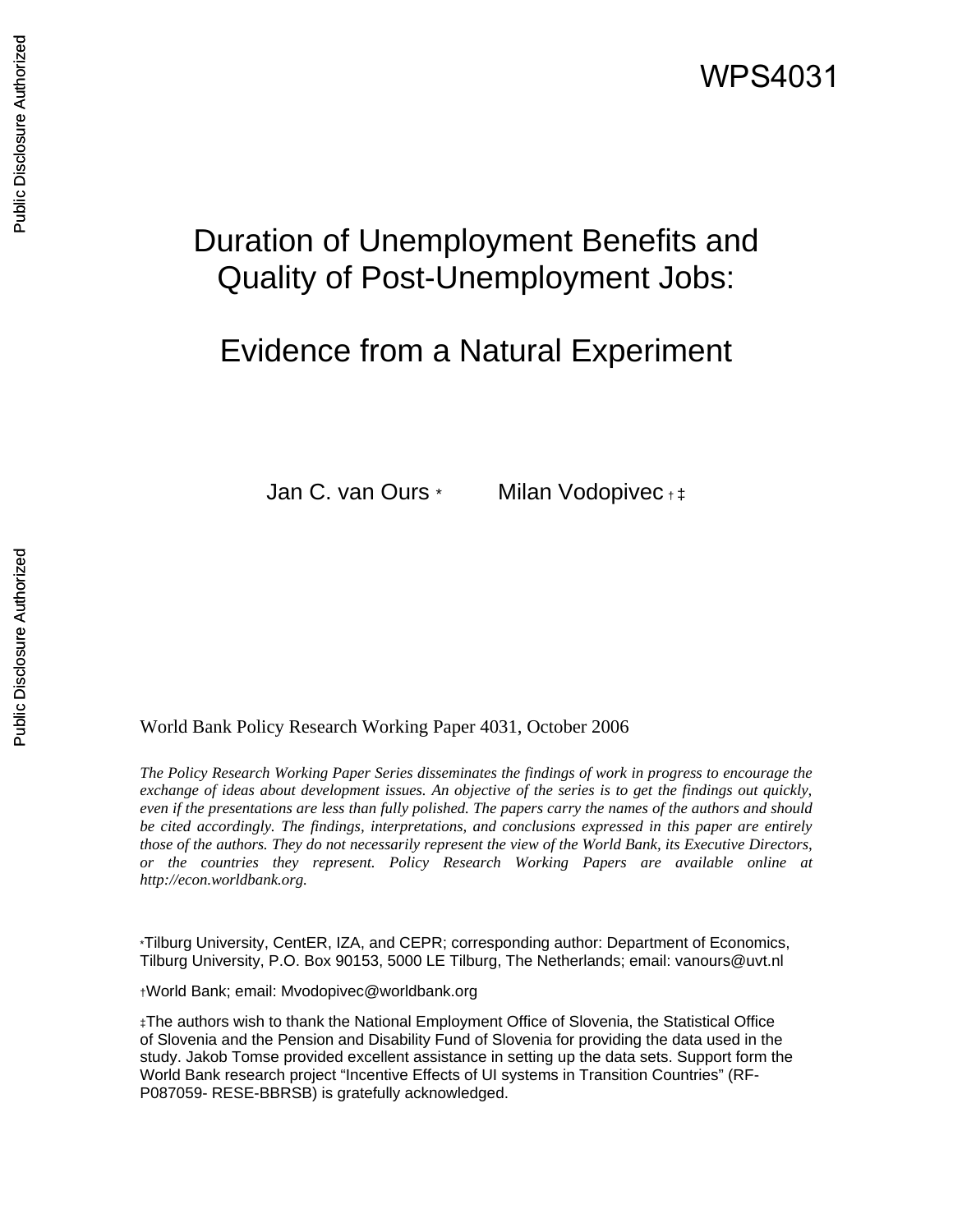### Duration of Unemployment Benefits and Quality of Post-Unemployment Jobs Evidence from a Natural Experiment

#### Abstract

This paper investigates how the potential duration of unemployment benefits affects the quality of post-unemployment jobs. It takes advantage of a natural experiment introduced by a change in Slovenia's unemployment insurance law that substantially reduced the potential benefit duration. Although this reduction strongly increased job finding rates, the quality of the postunemployment jobs remained unaffected: the paper finds that the law change had no effect on either the type of the contract (temporary vs. permanent), the duration of the post-unemployment jobs, or the wage earned in this job.

Keywords: Unemployment insurance, potential benefit duration, job separation rates, post-unemployment wages

JEL-codes: C41, H55, J64, J65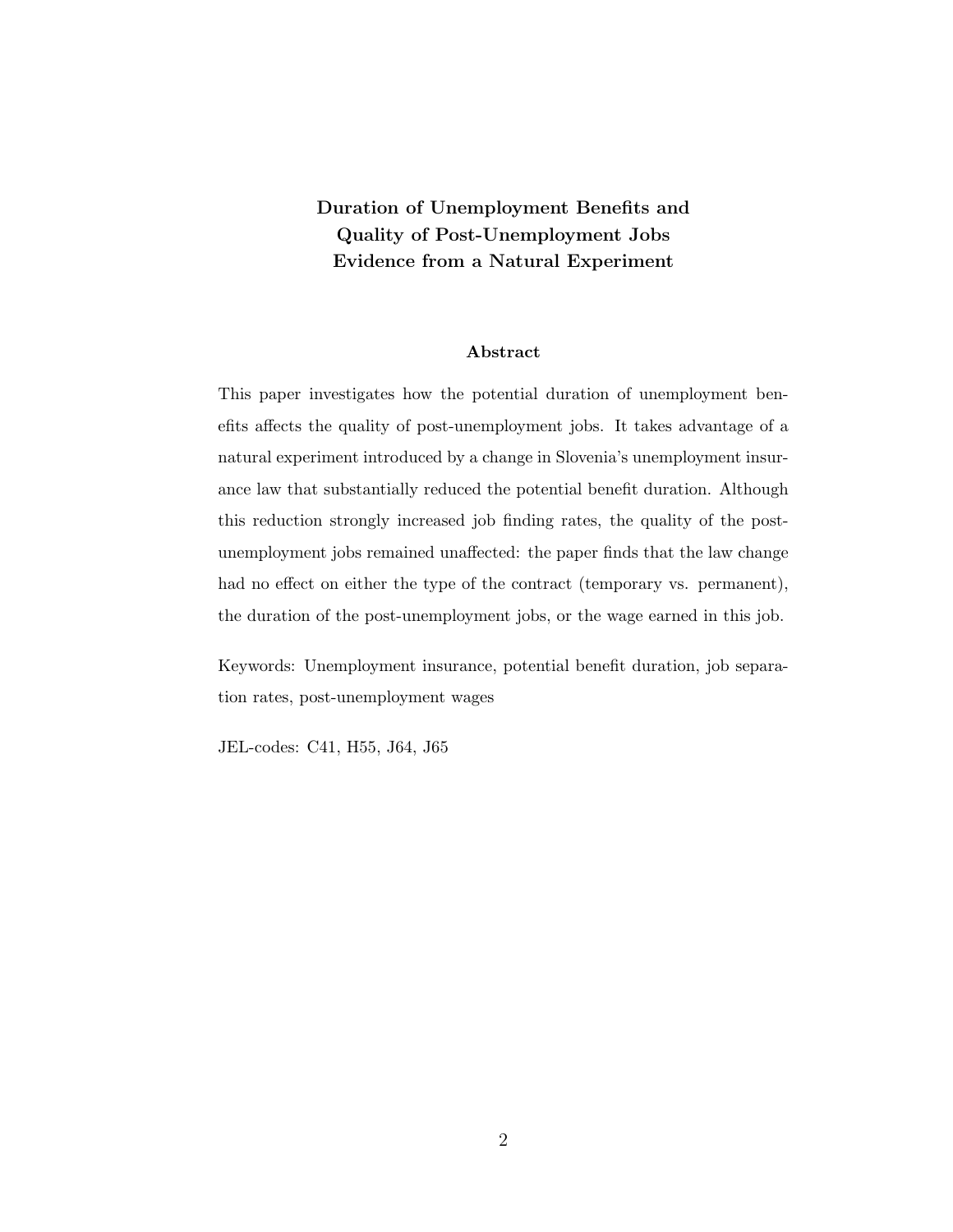## 1 Introduction

The impact of unemployment benefits on the quality of post-unemployment jobs is theoretically ambiguous and empirically not sufficiently researched. According to job search theory, an increase in the level of benefits raises the reservation wage at the beginning of the covered unemployment spell, thus leading to post-unemployment wage gains (and gains in stability and other aspects of newly found jobs). Another line of reasoning that also suggests that unemployment benefits increase the probability of finding a job and/or the quality of the job points to the fact that such payments increase the resources available for job search, thereby facilitating a more efficient job-matching process.<sup>1</sup> On the other hand, by introducing moral hazard, a higher level of benefits may depress job search intensity and may just prolong unemployment without improving the quality of post-unemployment jobs.<sup>2</sup> Skill obsolescence and loss of human capital resulting from longer unemployment spells may also contribute to worse post-unemployment outcomes.

There is no compelling evidence that unemployment benefits, by subsidizing job-search costs, improve job matches (Cox and Oaxaca 1990). Using U.S. data, Ehrenberg and Oaxaca (1976), Burgess and Kingston (1976), Hoelen (1977), and Barron and Mellow (1979) find a statistically significant and positive relationship between benefit levels and post-unemployment wages. Ehrenberg and Oaxaca (1976) estimate that a 10 percentage point increase in the benefit replacement rate increases post-unemployment wages by 7 percent for older men and 1.5 percent for older women. Using New Zealand data, Maani (1993) finds that a 10 percentage point increase in the benefit replacement rate is associated with a 4.5 percent increase in post-unemployment wages. Other studies show a weak or negligible effect on post-

<sup>2</sup>Particularly credible evidence on the effects of unemployment insurance on duration of recipients spell is provided by micro-studies (for a recent summary, see Vodopivec, 2004).

<sup>1</sup>According to Klassen and Woolard (2001), the absence of unemployment benefits in South Africa affects household formation and residential choices in ways that are detrimental to jobfinding. The system forces the unemployed to base their location decisions on the availability of economic support generally available in rural areas, often in parental households rather than on the availability of job openings. Klassen and Woolard thus conclude that the absence of unemployment benefits may not only lower welfare of the unemployed and their dependents, but it may actually increase unemployment durations.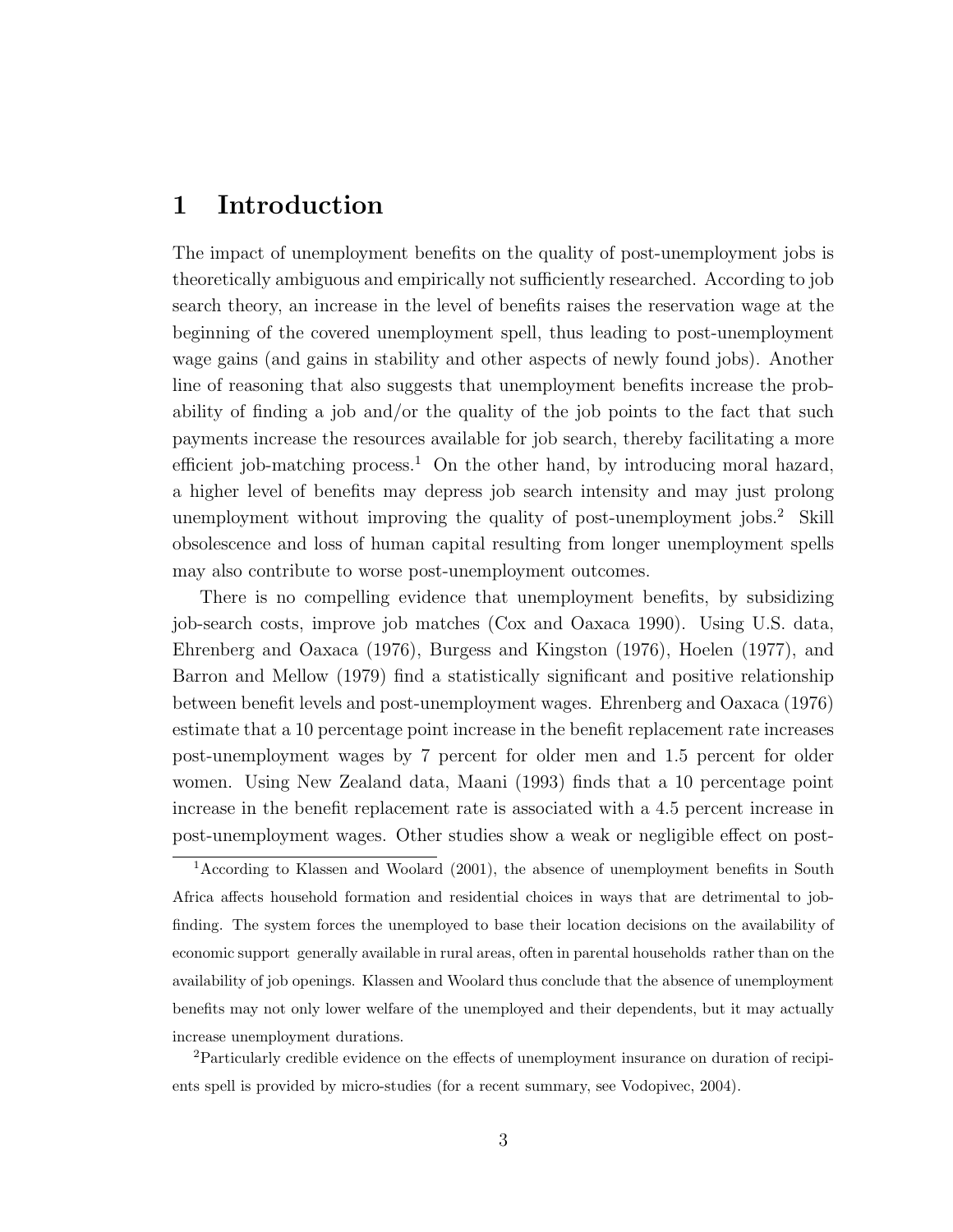unemployment wages. Blau and Robins (1986) and Kiefer and Neumann (1989) find a positive but statistically insignificant relationship between benefits and earnings. Addison and Blackburn (2000) find weak evidence of improved earnings, and Classen (1977) finds no effect. Meyer (1995) finds that re-employment bonuses shorten the duration of compensated unemployment without affecting post-unemployment wages. Note that empirical testing of the effects of unemployment insurance on postunemployment earnings is complicated by the fact that it is hard to isolate the effects of changes in unemployment benefits on wages, because the factors responsible for variations in benefit generosity among recipients may also affect post-unemployment wages of recipients. Of course this also holds for other characteristics that determine the quality of job matches, i.e. the type of contract offered and the duration of postunemployment jobs.

Several studies have investigated the effects of unemployment insurance on the duration of post-unemployment jobs. One recent study finds that while the occurrence of unemployment severely reduces the duration of subsequent job tenure, the duration of unemployment has no deleterious impact – in fact, longer durations of unemployment are rewarded by longer job tenures, presumably because a longer period of job search improved worker-job match (Böheim and Taylor, 2002). But Portugal and Addison (2003) find no evidence that unemployment benefits facilitated entry into stable jobs in Portugal. Belzil (2001) using Canadian data finds a negative correlation between unemployment duration and subsequent job duration, but this correlation is mostly explained through the negative correlation between individual heterogeneity of the job finding rate and the job separation rate. Other studies include Jurajda (2002), who uses U.S. data and finds that eligibility for UI reduces workers employment durations, and Tatsiramos (2006), who uses data for ten European countries and finds that post-unemployment jobs last longer in countries with relatively generous UI.

Our paper investigates the impact of unemployment benefits on several postunemployment job characteristics and takes advantage of a change in Slovenia's UI benefit law to isolate the effects of unemployment benefits. The exceptionally rich administrative data sets on both unemployed and employed workers allow us to focus not only on post-unemployment wages, but also on the duration of subsequent employment as well as the type of contract obtained. The reform of Slovenia's unemployment benefit allows us to compare pre- and post-reform outcomes for treatment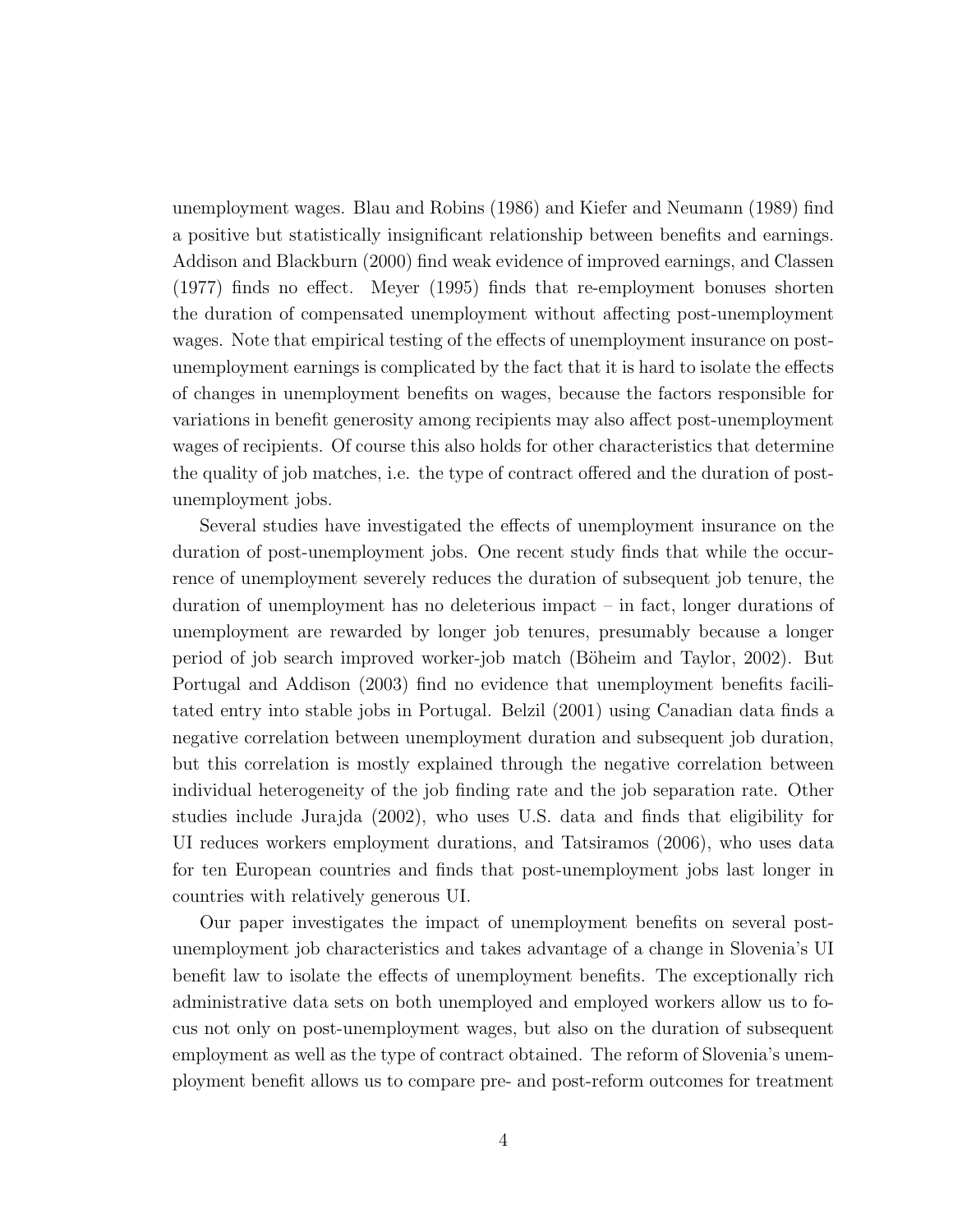and control groups (the potential duration of benefits for the former changed, but for the latter stayed constant). We find that the reduction in benefit duration did not affect the quality of post-unemployment jobs taken by benefit recipients. None of the indicators for the quality of a job was negatively affected by the reform: the pre-reform distribution between fixed-term and permanent jobs stayed unchanged, as did the duration of the newly found jobs and the wages accepted in these jobs. These findings shed important additional light on the findings of our companion paper (Van Ours and Vodopivec, 2006) showing that the unemployment benefit reform resulted also in the reduction of unemployment spells. Taken together, the results show that once their potential benefit duration was reduced, the benefit recipients found a job more quickly without deterioration of the quality of the postunemployment job – an indication that the reduction of benefits reduced the moral hazard created by unemployment insurance.

This paper is set up as follows. In the next section of the paper we describe the 1998 change in Slovenias unemployment insurance system. In section 3 we present our data and explanatory variables and the formation of comparison groups. In section 4 we present our analysis of job duration, which consists of two parts. We first analyze whether the reduction in the PBD affects the distribution of employment with respect to type of jobs – temporary or permanent – and then we analyze whether this reduction affects separation rates from post-unemployment jobs. In section 5 we present the results of our analysis of post-unemployment wages, and in section 6 our conclusions.

## 2 The 1998 change in the Slovenian UI system

Formerly a part of Yugoslavia, Slovenia – a country with a population of only 2 million – became independent in 1991 and joined the European Union in 2004. Since 1995, its unemployment rate has remained remarkably stable, at a level of 6 to 7%. Like OECD countries, Slovenia provides income support for the unemployed through a social insurance program that combines unemployment insurance (UI) and unemployment assistance (UA). Benefits cover the majority of employed persons, whatever their industry or occupation (the most notable exception being the selfemployed). Benefits under employment insurance are earnings related, with the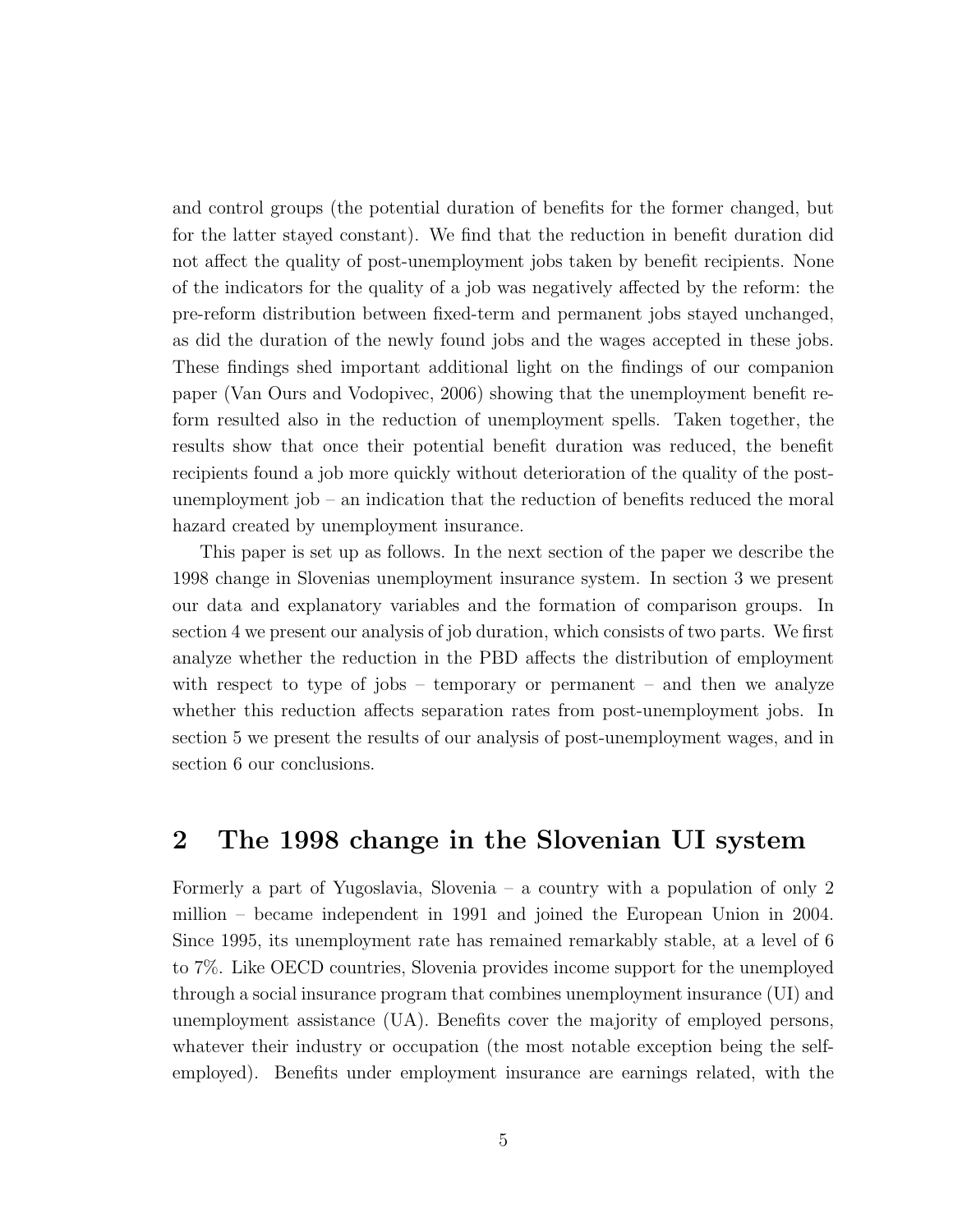duration of entitlement contingent on work experience and predetermined maximum and minimum levels. Benefits under UA are means-tested. They are offered to those who have exhausted their eligibility for UI (but are still unemployed) and to selected groups of other workers who do not qualify for unemployment insurance benefits. Benefits are financed mostly by the budget, with token contributions paid by employers and workers.

Registering as unemployed with an employment office entitles workers not only to cash benefits but also to other services: information about and referrals to job vacancies; vocational counseling and assistance with social and psychological adaptation; reimbursement for eligible travel and medical check-up expenses associated with job search; and the opportunity to participate in a host of active labor market programs. The latter include training courses, job-search assistance, job clubs, self-employment programs (offering free advisory programs and financial assistance), and hiring subsidies (some available only to the long-term unemployed). One obvious reason to remain registered after unemployment insurance benefits run out is to collect unemployment assistance, but there are many reasons why unemployed workers tend to remain registered for the full period of unemployment.

Slovenia in October 1998 reformed its unemployment benefit system. Arguably the most significant change was the reduction of the potential duration of benefits. Under the new system, the length of the UI entitlement period was shortened roughly by half for most groups of recipients. Before the reform, for example, workers with 5 to 10 years of work experience were eligible for 9 months of benefits, and workers with 10 to 15 years of experience were eligible for 12 months. After reform, both groups were eligible only for 6 months of benefits. A notable feature of reform was that different groups of beneficiaries were treated differently  $-$  a trait we take advantage of in testing reform's effects.

Reform also called for several measures aimed at speeding up benefit recipients' reemployment, including improvement in employment services, the obligatory preparation of a re-employment plan for each benefit recipient, and more frequent contact between counsellors and recipients. Furthermore, reform broadened the definition of a suitable job (after 4 months, the unemployed could be offered worse-paying jobs or jobs requiring a substantial commute) and introduced stiffer sanctions for refusing job offers. It also called for stricter monitoring of eligibility. Benefit recipients had to make themselves available to employment office counsellors several hours a day.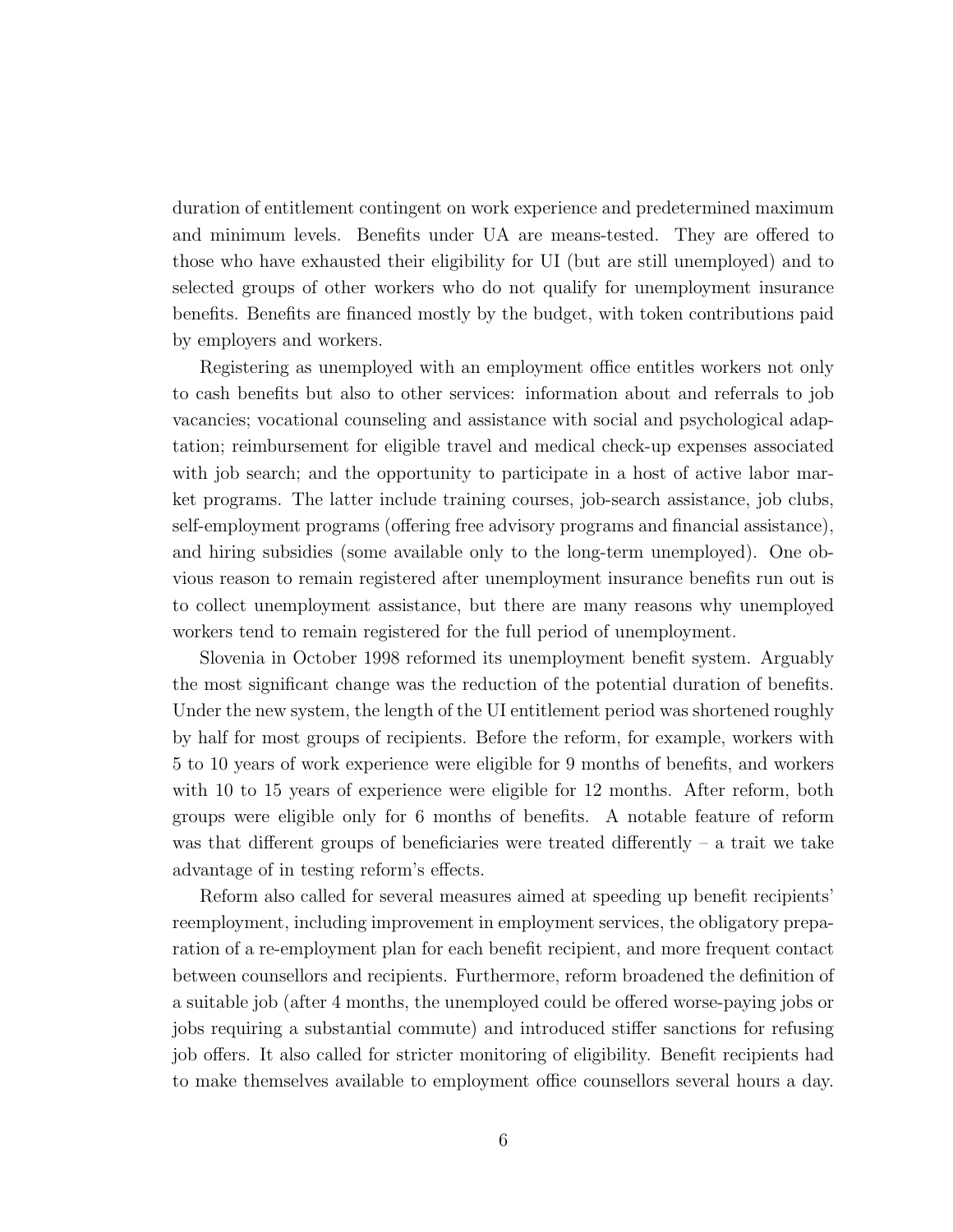For the first time, inspectors (a special arm of employment offices) would check to see if benefit recipients were in fact unemployed (among other things, by paying home visits to benefit recipients) and actively searching for a job.

### 3 Data

#### 3.1 Data sources

The analysis is based on administrative records of unemployment spells for the recipients of unemployment benefits, as well as of their post-unemployment employment spells, for all unemployment spells that started during August 1, 1997 - July 31, 1998 and during the period January 1, 1998 - December 31, 1999 (with censoring on December 31, 2001). The following data sets were used:

- The data set on registered unemployed is from the National Employment Office of Slovenia. For each spell, it contains starting and ending dates of registered unemployment, destination of exit, and information on the receipt of unemployment insurance benefits (starting and ending date of the eligibility and actual ending date of the receipt). Personal and family characteristics of recipients are also included.
- The work history data set is from the Statistical Office of Slovenia. For all formal sector workers, the data includes information about their employment spells. The data are obtained from social insurance records and contain information on the starting and ending date, the type of appointment, occupation, and personal characteristics (gender, age, education).
- The workers' earnings data set is from the Pension and Disability Fund and contains information on earnings associated with each employment spell of workers employed in the formal sector. For each year (or part of the employment spell within a year) the information collected includes the amount of earnings, the number of hours worked in regular time and overtime, and the starting and ending date of the earnings period.

The data sources provide exceptionally rich and high quality information. First, they provide a complete coverage - all registered unemployed in the selected period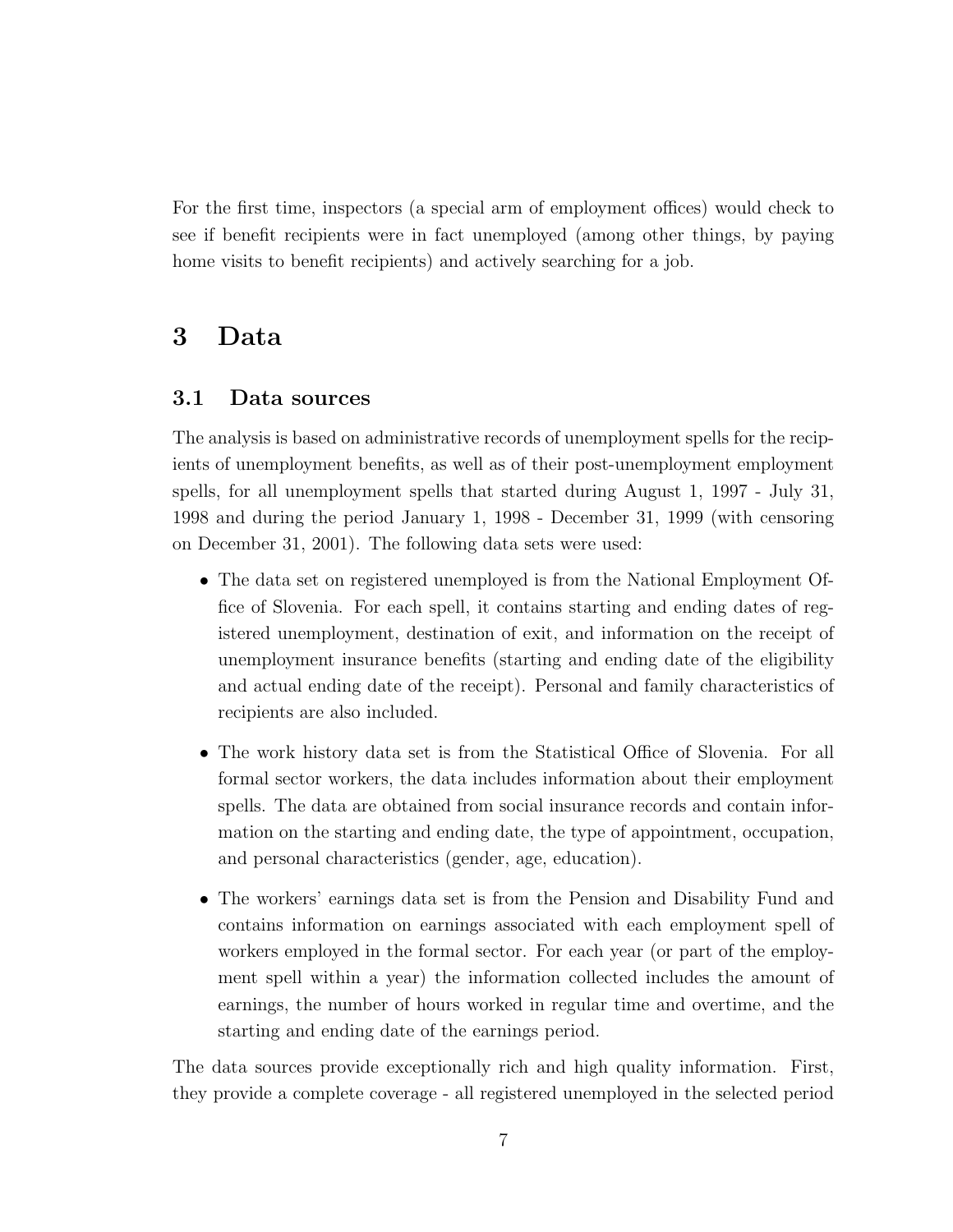were included. For the analysis, we selected a random sample of about 6 percent of spells. Second, being of administrative nature, the information is free of problems typically faced by survey data (such as non-response and interviewer bias). Third, by combining information about unemployment and subsequent employment spells, the information at our disposal not only covers the whole unemployment spell, but it also contains accurate information about the timing of transitions from unemployment to employment. In contrast to many studies using administrative data on unemployment spells where information about the job-finding date is based on unreliable reporting of unemployed workers themselves (as they have little incentive to do so), we have independent information about the start of post-unemployment job reported by employers. And fourth, we have the information about wages the unemployed earn in their post-unemployment jobs.

#### 3.2 Formation of comparison groups

One feature worth exploiting in setting up the empirical analysis is the fact that the change in the Slovenian benefit law introduced different rules for different groups of unemployed. This allows us to disentangle the effects of changing the potential duration of benefits from the effects generated by changes in labor market conditions (such as a general increase in demand for labor), other policy changes, or a combination of these factors. We adhere to the "difference in differences" approach: We compare outcomes before and after the reform – exploiting the exogenous variation in potential benefit durations introduced by the reform – and compare outcomes for a natural control group to outcomes for several treatment groups. In short, we exploit specific design features of the changes in UI law. Note that another feature of the Slovenian UI system – that PBDs vary across groups of workers – does not identify unambiguously the relationship between PBD and quality of post-unemployment jobs. According to the law, individuals with longer work experience are entitled to longer PBD. But individuals with a longer work history are typically older, so if they would find better jobs this could be attributed not only to their longer PBD but also to their work experience.

Our basic strategy is to compare the quality of post-unemployment jobs before and after the law changed. The legislative change provides an exogenous variation in PBD. However, to be able to unambiguously identify causality underlying po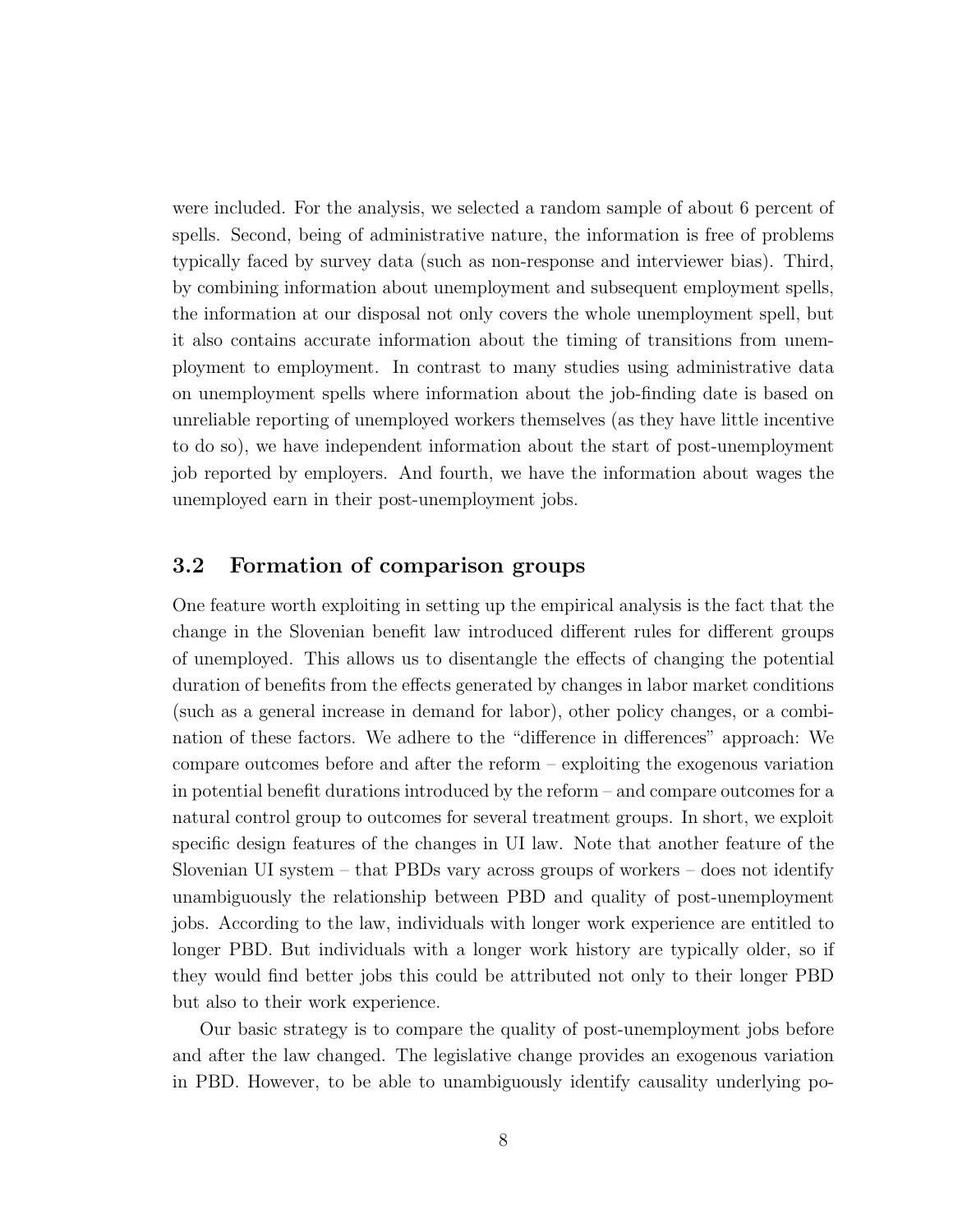tential changes in the quality of post-unemployment jobs, we cannot rely solely on the exogenous variation of PBD introduced by the change in UI law. Even if we observe, for example, that shortened PBD is associated with changes in the quality of post-unemployment jobs, we cannot rule out the effects of changes in underlying conditions in the labor market (perhaps as a consequence of the business cycle). Fortunately, in our case the legislative change introduced different rules for different groups of unemployed workers, and left the PBD of one group (workers employed less than a year and a half) unchanged. The legislative design allowed us to form one control group (members for whom the PBD has not changed) and four treatment groups (whose members were subject to different PBD before and after the law changed). We assume that the relative effect of changes in labor market conditions on the job-finding rate is the same or similar for all categories of workers.

In general, one treatment group suffices, but the natural presence of four treatment groups makes our conclusions more convincing. One could object, claiming that changes in underlying labor market conditions could affect a control and a single treatment group differently. But such an objection becomes untenable once there are multiple treatment groups with different changes in PBD.

So our empirical analysis rests on data about five groups of unemployed workers: one control group and four treatment groups. Within each group, some unemployed started to collect benefits before the law changed, and some after. Had the law not changed, all members of a group would be entitled to the same PBD. Because some of the recipients in a group registered after the law changed, their entitlement was much reduced in duration. Of course, the exception is the control group for whom the PBD stayed unchanged.

For the five groups we consider in our analysis 'old' and 'new' benefit entitlements are presented in Table 1. The first group has limited work experience (up to 18 months) and it is also the only group of which the potential benefit duration has not changed - it was kept at 3 months. For the second group, which has a work experience of 1.5-5 years, the maximum benefit duration has been reduced from 6 to 3 months. All the other groups are also confronted with a reduction of the maximum benefit duration. Implicitly, the formation of groups is also strongly correlated with age. The older workers are, the more work experience they have and the longer their potential benefit duration when they loose their job.

To avoid selectivity in the inflow into unemployment around the date of the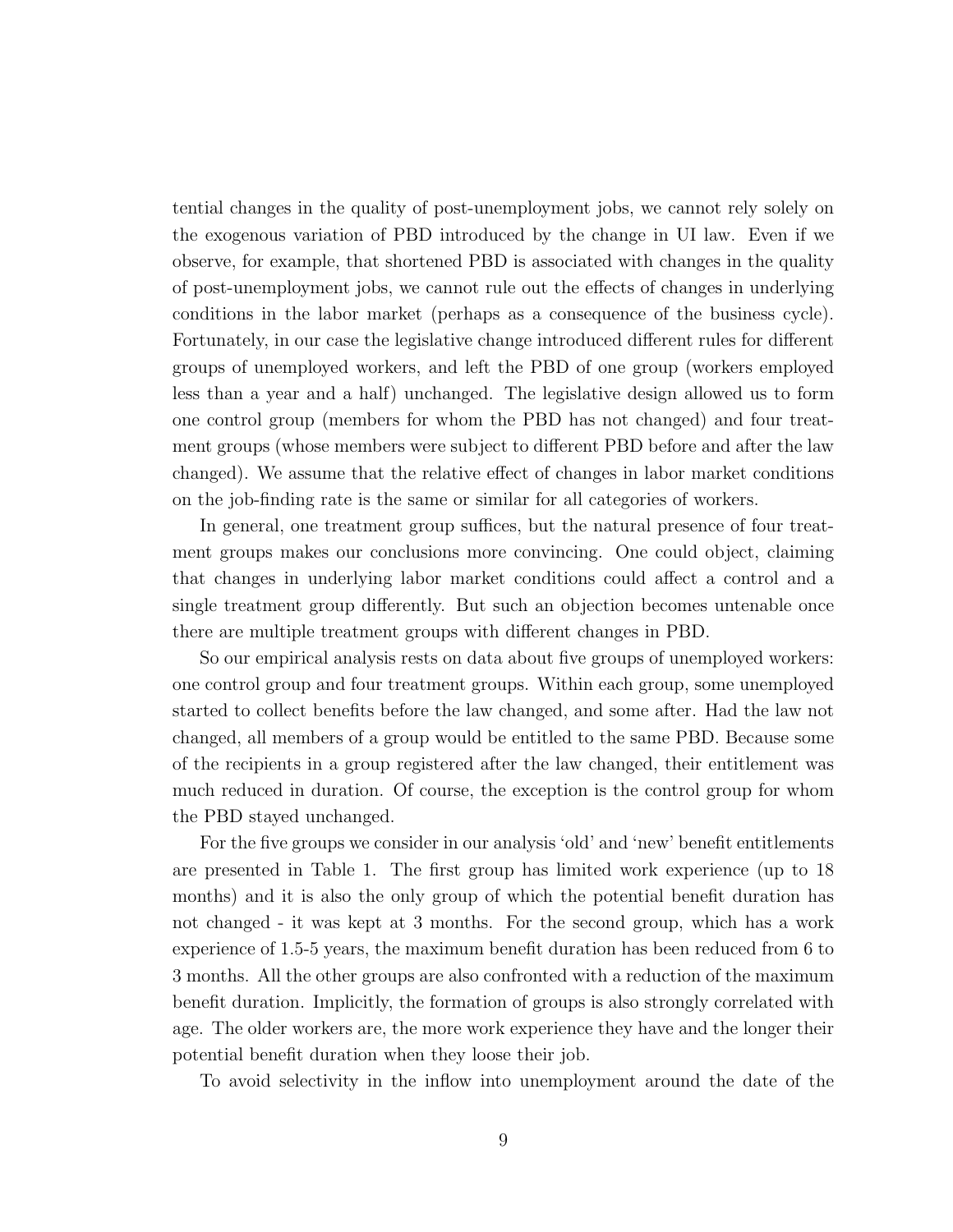introduction of the new system our sample concerns the inflow into unemployment over the period August 1, 1997 - July 31, 1998 and inflow over the period January 1, 1998 - December 31, 1999. Because both time periods cover a year of inflow we do not have to worry about seasonal differences in the composition of the inflow.

Table 1 shows how the change in the PBD affected median unemployment durations. For the group of workers eligible to 3 months of PBD before and after the change of the benefit law, the median unemployment duration was reduced by 0.4 months, for males, and by 0.9 months, for females. For other groups of workers, the PBD after the change of the law was reduced, and the median unemployment durations were reduced more strongly than for the group with the unchanged PBD. For example, for the group for which the PBD was reduced from 18 to 9 months, the median unemployment duration was reduced by 4.1 months, for males, and by 8.2 months, for females. Two conclusions emerge: first, the median unemployment durations for females are longer than for males, and, second and most important, the reduction in median unemployment duration is stronger, the more the PBD is reduced.<sup>3</sup>

#### 3.3 Definition of variables

The focus in the analysis is on the quality of the post-unemployment job. The analysis is done separately for males and females to account for possible differences in labor market behavior. In addition to this distinction by gender the effect of the following personal characteristics are taken into account:

• Previous work experience; represented by eligibility groups dummy variables: 1.5–5 years, 5–10 years, 10–15 years, 15–20 years; reference group:  $< 1.5$  years

The effect of previous working experience may also reflect the effect of PBD since both are strongly correlated. Nevertheless due to the change in the system of UI benefits we can distinguish between the effect of previous working experience – and variables correlated with this experience – and the effect of PBD because conditional on previous working experience we have information for different PBD's. Concerning the changes in the unemployment benefit system the following variables are relevant:

<sup>3</sup>See for more details Van Ours and Vodopivec (2006)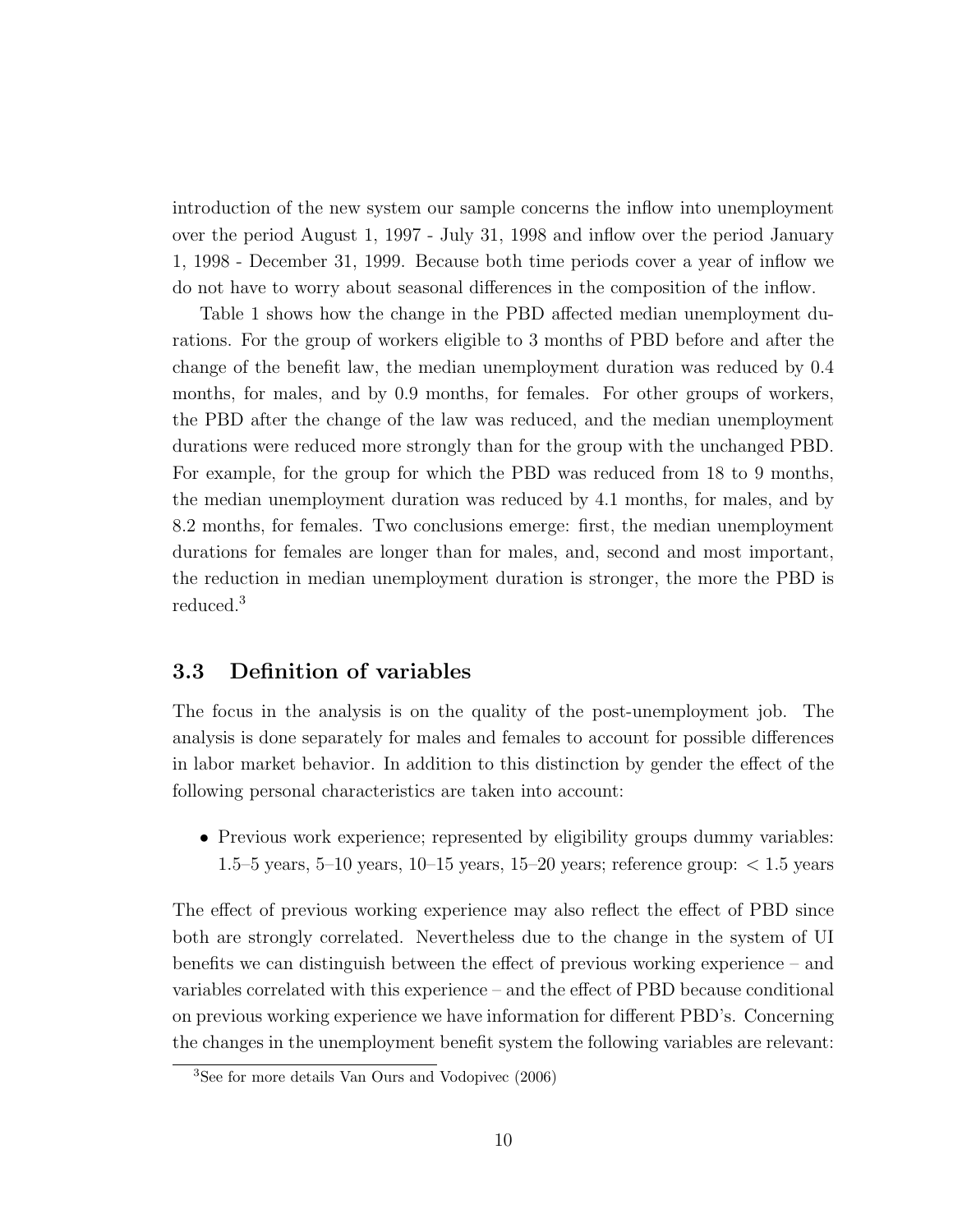- Reduction of PBD; dummy variables for the reduction in the PBD: to 3 months, to 6 months, to 9 months; reference group: no reduction in PBD
- After benefits expiration; dummy variable if individual left unemployment after his/her benefits expired; reference group: individual left unemployment before his/her benefits expired
- End of benefit spike; dummy variable if individual left unemployment in the month of benefit expiration; reference group: individual left unemployment in a different month
- Month of unemployment spell in which a job was found; dummy variables for the months 2, 3, 4, 5, 6, 7-9, 10-12, 13-18, and 18+; reference group: month 1.

Finally, there are other personal characteristics:

- Age: continuous variable
- Education: dummy variables, Education2 (elementary school), Education3 (vocational school), Education4 (high school or more); reference group: unfinished elementary school
- Family situation: dummy variables, Family1 (1 dependent family member), Family2 (more than 1 dependent family member); reference group: no dependent family members
- Ill health: Dummy variable derived from information obtained by employment office councilors from interviews with benefit recipients

These characteristics are expected to affect the quality of the post-unemployment jobs in various ways, which will be discussed in more detail below. Because labor market conditions after the change of the law may have been different from before the quality of the post-unemployment job may have been affected by this. Therefore, we also introduce a dummy variable "After change of law" when the inflow into unemployment took place in the calendar year 1999.<sup>4</sup> We want to disentangle

<sup>&</sup>lt;sup>4</sup>The reference group  $=$  individuals becoming unemployed in the period July 1, 1997 - June 30, 1998.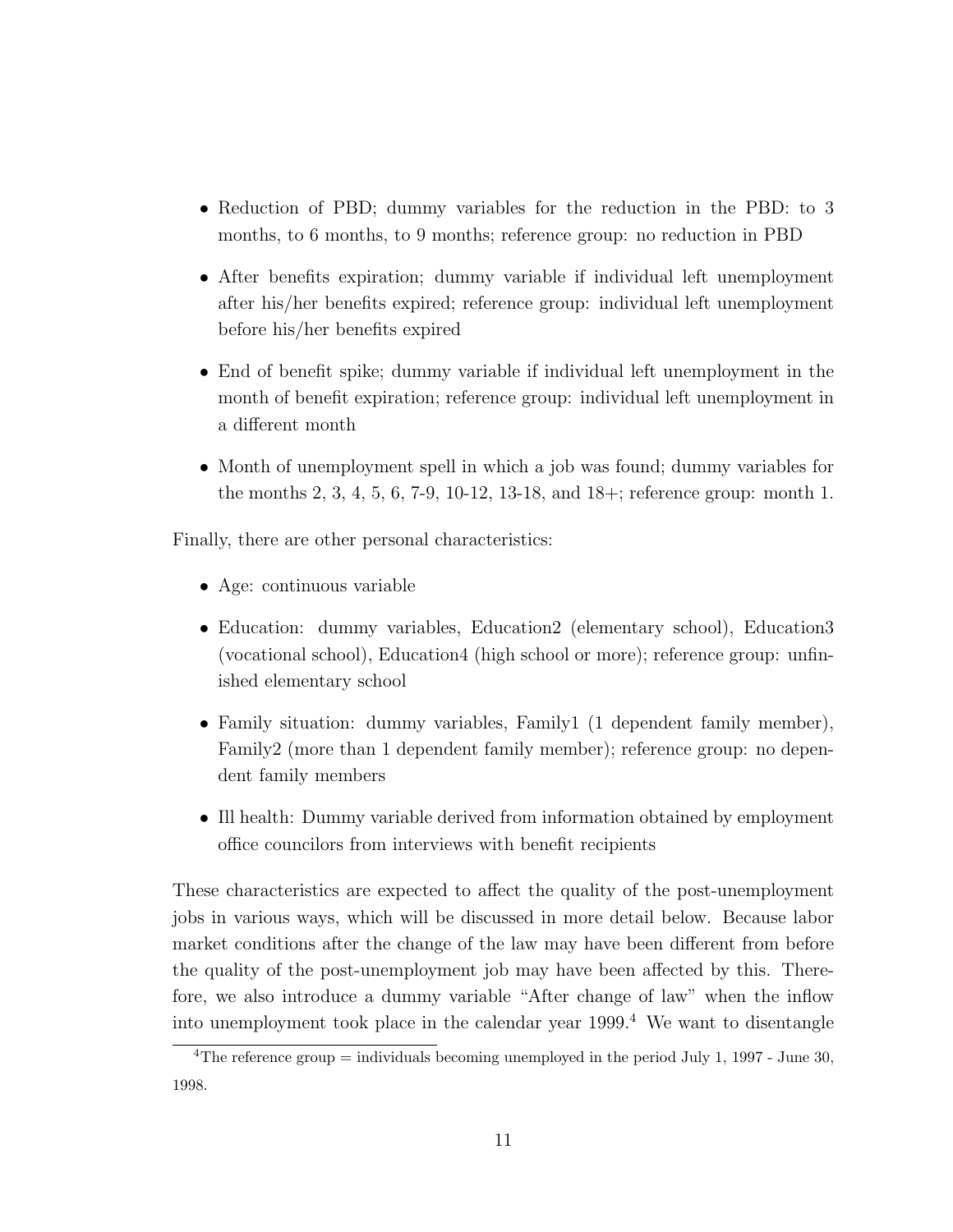the effect of the labor market conditions from the effect of the change in the law on benefit entitlement. Note that our identifying assumption is that the effect of the labor market conditions is the same for every worker, in particular for every entitlement group. Since the reference entitlement group did not face a change in entitlement period the 'after the change of law' dummy variable captures the effect of the business cycle and policy changes other than the reduction in PBD.

## 4 The nature of post-unemployment jobs

If there is an effect of the changes in PBD on the durations of the post-unemployment job it may be because there is a shift in the distribution between fixed-term and permanent jobs or because the average job durations decrease within each category. We investigate both possibilities, starting with the distribution of type of jobs.

#### 4.1 Type of contract

Table 1 presents information about the share of job finders that got a permanent job. As shown, for males especially those with a short work experience are less likely to get a permanent job after the reform of the benefit system. On the other hand, experienced workers are more likely to get a permanent job after the policy change. On average there is a small increase of 1.1% in the share of males that get a permanent job after they left unemployment. There does not seem to be a relationship between the declines in the PBD and the share of permanent jobs. For the males for which the PBD was reduced from 12 to 6 months or from 18 to 9 months there is even an increase in the share of permanent jobs found. For females there is an average decline of 3.7% point in the share that gets a permanent job. For females for which there is no change in PBD there is a small increase in the probability to find a permanent job while for females for which the PBD was reduced there is a decline in the probability to find a permanent job. So, for females it could be that the change in the benefit law affected behavior of unemployed job seekers in the sense that after a reduction of the PBD they are more likely to accept a fixed-term contract.

However, the transitions from unemployment to permanent and temporary jobs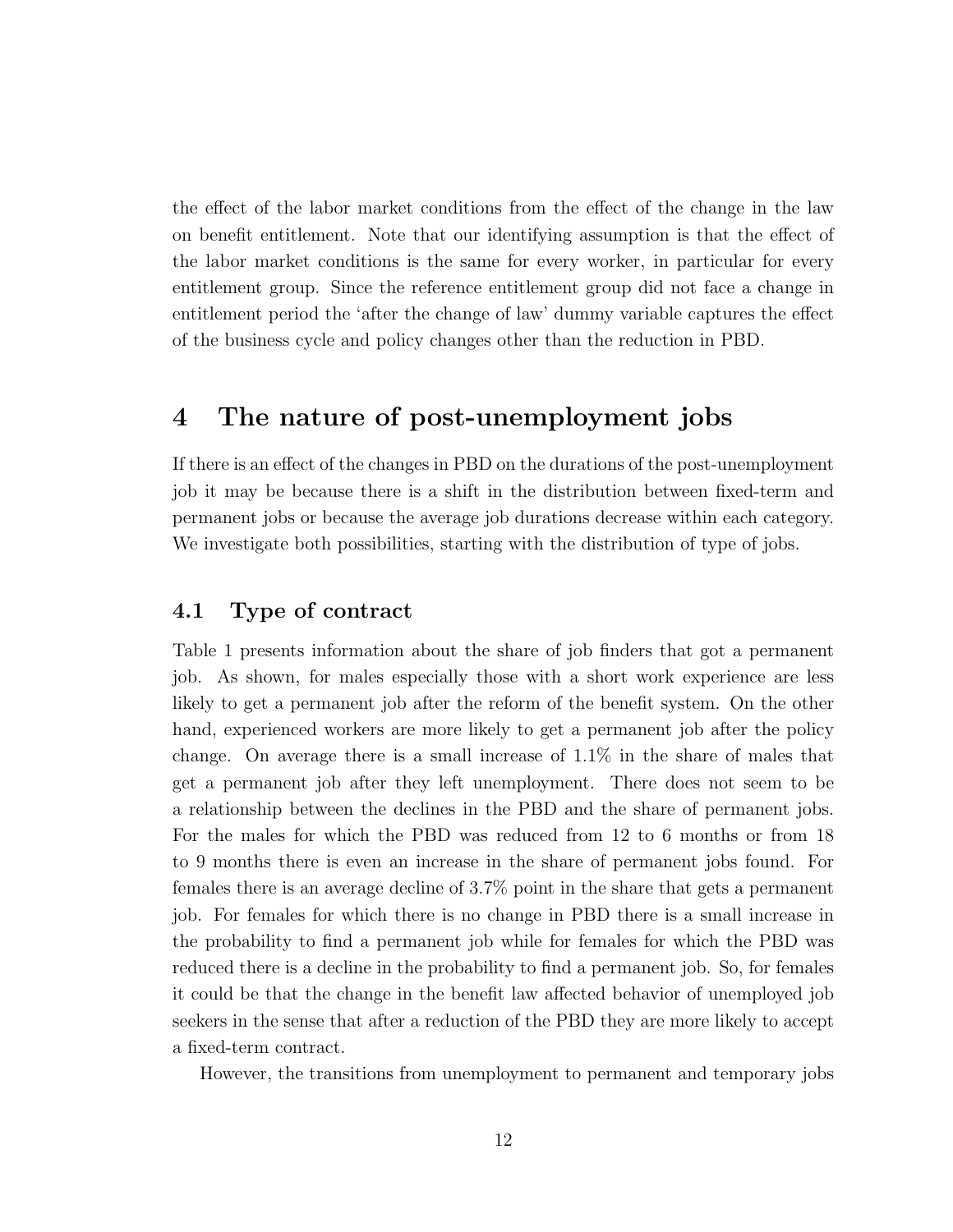may not only be influenced by PBD but also by personal characteristics, the state of the labor market, and the duration of unemployment. We investigate this in detail by allowing each of these variables to affect the job finding rates. The transition rate to a job of type  $u$  at unemployment duration  $t$  conditional on observed characteristics x can be specified as

$$
\theta_u(t \mid x) = \exp(\beta_u x + \varphi_u(t) + \psi_u(t)) \quad \text{for } u = p, q \tag{1}
$$

where  $\beta_u$  is a vector of parameters representing the effect of personal characteristics and u can have two values:  $p =$  permanent,  $q =$  temporary. Furthermore,  $\varphi_u(t)$ represents duration dependence in the transition rates

$$
\varphi_u(t) = \Sigma_k \mu_{u,k} I_k(t) \tag{2}
$$

where the  $\mu$ -parameters describe the stepwise duration dependence with  $k (= 1,..,10)$ as a subscript for the ten duration intervals: 1, 2, 3, 4, 5, 6, 7-9, 10-12, 13-18, 18+ months. For reasons of normalization we impose  $\mu_{s,1}=0$ . Finally,  $\psi_u(t)$  represents the effects of changes in the benefit system with

$$
\psi_u(t) = \delta_{1j} I_j(t) + \delta_2 I_p(t) + \delta_3 I_s(t) \tag{3}
$$

where  $I_j$  (j = 1, 2, 3) is an indicator of the PBD after the policy change (3,6, or 9),  $I_p$  is an indicator of the duration period after benefit expiration, and  $I_s$  is an indicator for the month of benefit expiration ( $s = 3, 6, 9, 12, 18$ ). The  $\delta$  parameters indicate the incentive effects: the  $\delta_{1j}$  (j = 1,2,3) measure the pre-expiration effects,  $\delta_2$  measures the post-expiration effect, and  $\delta_3$  indicates the size of the spike in the month benefits expire. Note that we can identify the  $\delta_{1j}$  because of the "natural" experiment" character of the change in the benefit law. Note too that we can identify  $\delta_2$  because benefits expire at different durations of unemployment. If they all expired at the same duration we could not distinguish the post-expiration effect from duration dependence. The same holds for the spike. We can identify the spike because it occurs at different unemployment durations.

We are not interested per se in the parameter estimates that determine the transitions to temporary or permanent jobs but we want to know whether the distribution between the two types of jobs is affected by the change in the benefit law. From equation (1) we derive that the probability that the post-unemployment job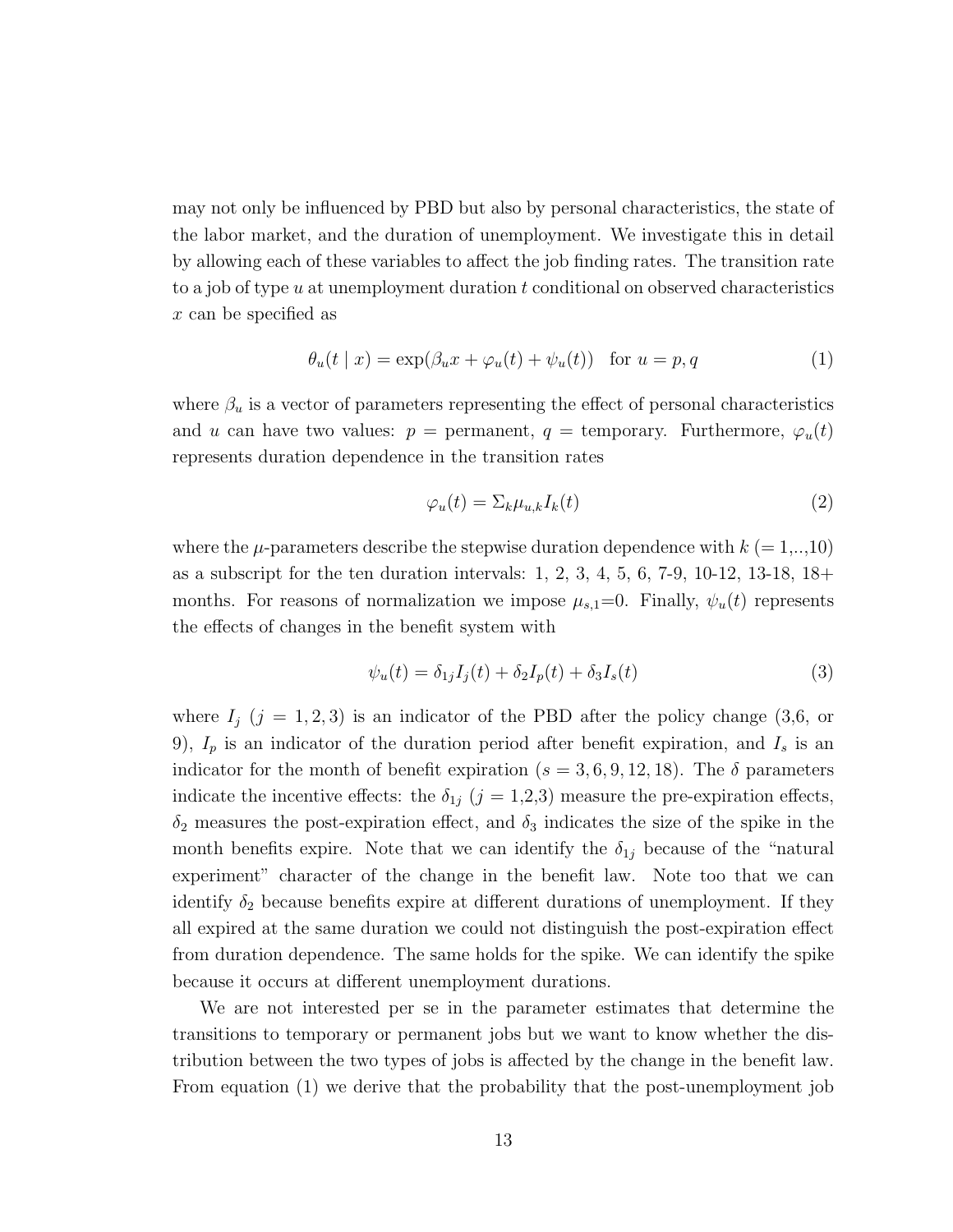is a permanent one equals

$$
\text{Prob}(u = p \mid x, t) = \frac{\theta_p(t \mid x)}{\theta_p(t \mid x) + \theta_q(t \mid x)} = \frac{\exp(\psi(x, t))}{1 + \exp(\psi(x, t))}
$$
(4)

which has a logit specification with  $\psi(x,t) = (\beta_p - \beta_q)x + \psi_p(t) - \psi_q(t) + \varphi_p(t) - \varphi_q(t)$ .

The parameters are estimated with Maximum Likelihood and presented in Table 2. This table shows that experience is important for males. Workers with little working experience have a significant smaller probability to find a permanent job. These are also the workers with a short PBD of three months. Nevertheless, Table 2 also shows that none of the indicators of PBD reduction has a significant effect on the distribution of the type of jobs, so the experience effect for males is apparently not related to the PBD. For females neither experience nor PBD reduction have an effect on the probability to find a permanent job. The 'after benefit expiration' variable has a positive effect on the probability to find a permanent job, but only for males this effect is significantly different from zero at conventional levels of significance. The 'end of benefit spike' has a large and significant effect on the probability to find a permanent job. This could be a result of a strategic behavior on the part of jobseekers (and their prospective employers) when beneficiaries find jobs beforehand and either agree on starting the job after benefit expiration, or working without a contract while simultaneously receiving UI benefits. Note that under the latter option, the employer saves on paying social security contributions, and the worker 'double-dips' - with the penalties for doing so being small.

Finally, Table 2 shows that there is a positive correlation between unemployment duration and the probability to find a permanent job. Unemployed workers that take more time to find a job are less likely to end up in a fixed-term contract. As shown higher educated workers are more likely to find a permanent job than low educated workers. The size of the family reduces the likelihood of transitions to permanent jobs for women, but not for men. This suggests that employers prefer to employ women with children under a fixed-term contract rather than under the permanent one, probably because these women are more likely to take sick leaves. Ill-health has negative effect on the probability to find a permanent job for males but not for females. Age is important for females but not for males.<sup>5</sup> For females the probability to find a permanent job is generally lower after the change in the benefit law.

<sup>5</sup>Note that age and experience are heavily correlated.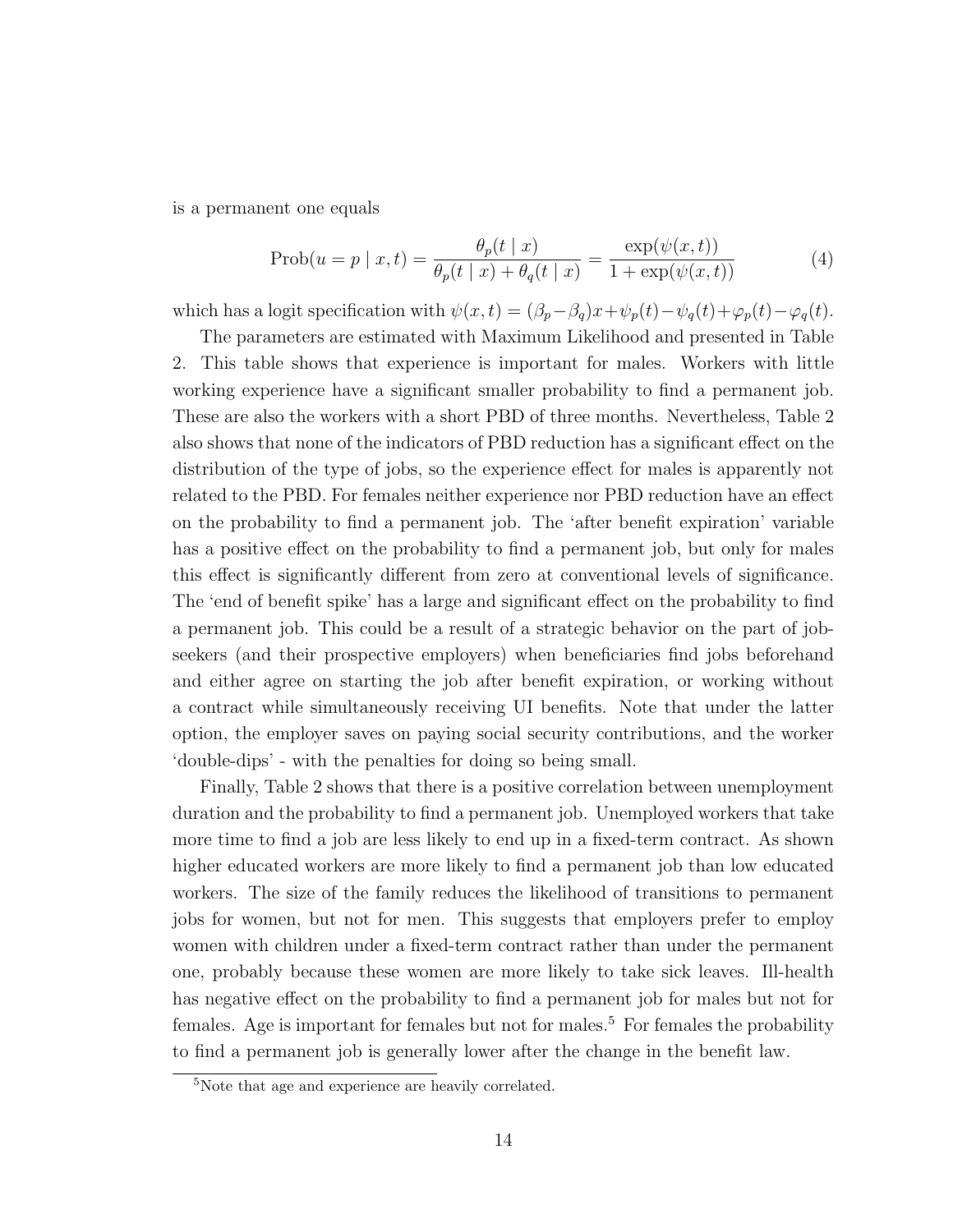So, overlooking all the incentive effects generated by the PBD reductions it is clear that these reductions have not led to unemployed workers being 'forced' into temporary jobs. The fact that unemployed are more likely to find a job in the month of benefit expiration and the fact that the share of permanent jobs is relatively high points more to opportunistic behavior than to restricted behavior.

#### 4.2 Duration of the job

In order to analyze the duration of post-unemployment jobs we exploit hazard rate analysis where job separation rates are the focus of interest. When calculating job separation rates information about completed and on-going job spells may be used, where the latter are considered to be right-censored job durations. Some information concerning job separation rates is given in Figures 1 and 2. For males there are clear spikes in the separation rate from temporary jobs at 3, 6, 12 and especially 9 months. Also for females such quarterly spikes are present, but there is no such a pronounced spike at 9 months. For males the separation rates from temporary jobs are somewhat higher than for females. After 18 months 50-55% of the males still has a job while for females this is 55-60%. The patterns for the job separation rates from permanent jobs are not very exciting with rates that are usually less than 1% per month. After 18 months 90% of the males and females are still having a job.

To investigate the determinants of job separations we estimate a mixed proportional hazard model (MPH) where the job separation rate at employment duration  $t_e$  conditional on observed variables z and unobservable characteristics v

$$
\theta_s(t_e \mid z, v_s) = \exp(\beta_s z + \Sigma_k \mu_{s,k} I_k(t_e) + v_s) \quad \text{for } s = p, q \tag{5}
$$

where z now includes personal characteristics and characteristics of the unemployment insurance pertaining to the unemployment spell that ended when a person started the current job<sup>6</sup>,  $\beta_s$  is a vector of parameters, s an indicator of the type of job (p=permanent, q=temporary) and the  $\mu_s$  parameters represent stepwise individual duration dependence in the separation rates. Again, for reasons of normalization we impose  $\mu_{s,1}=0$ . The unobserved components are assumed to be randomly distributed following a discrete distribution with two points of support  $p_1$  and  $p_2$ , with

 $6$ Note that different from before these characteristics are not duration-dependent but fixed at the start of the employment spell.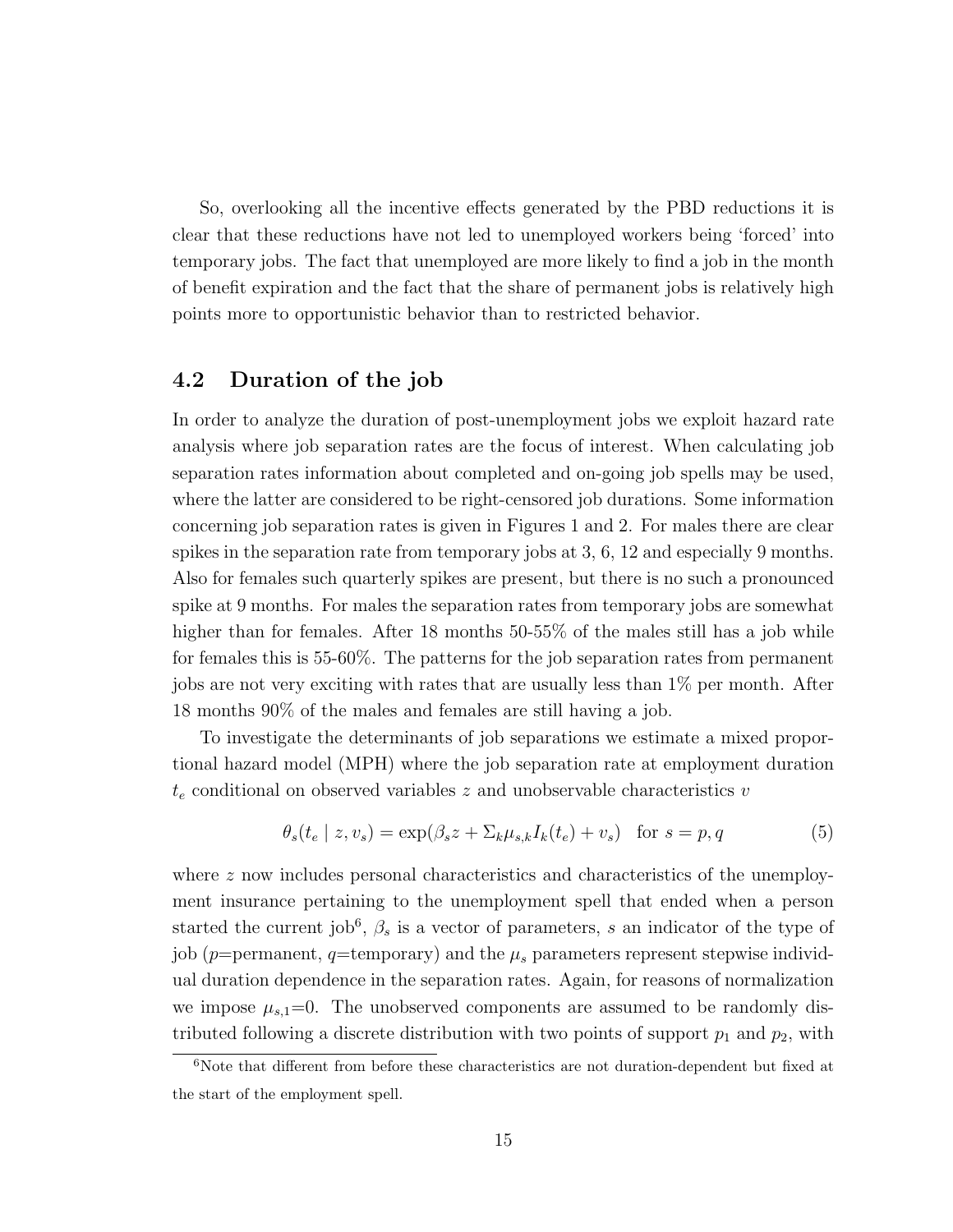$Pr(v_s = v_{s,a}) = p_{s,1}$  and  $Pr(v_s = v_{s,b}) = p_{s,2}$  where the discrete distribution is supposed to have a logit specification with  $p_{s,i} = \frac{e^{\alpha_{s,i}}}{\Sigma^2 - e^{\alpha_{s,i}}}$  $\frac{e^{\alpha_{s,i}}}{\Sigma_{i=1}^2 e^{\alpha_{s,i}}}, i=(1,2)$ , and  $\alpha_{s,2}=0$  is used for normalization. The conditional density functions of the completed job durations can be written as

$$
f_s(t_e \mid z, v_s) = \theta_s(t_e \mid z, v_s) \exp(-\int_0^{t_e} \theta_s(c \mid z, v_s) dc)
$$
\n
$$
(6)
$$

and we remove the unobserved components by taking expectations:

$$
f_s(t_e \mid z) = E_{v_s}[f_s(t_e \mid z, v_s)] \tag{7}
$$

The parameters are again estimated with the method of maximum likelihood and presented in Table 3. For males the effect of experience is negative indicating that more experience leads to longer post-unemployment jobs. Again, because experience and PBD are correlated this could suggest that a longer PBD allows a worker to invest in search and find a better job. However this would be a wrong conclusion. As shown as far as permanent jobs are concerned there are no positive effects of the PBD reductions. Also, there is no effect of benefit expiration. Unemployed that enter a job in the month of their benefit expiration have no higher separation rates from permanent jobs. Only for males in temporary jobs there is a positive effect of PBD reduction - from 6 months to 3 months, and from 18 months to 9 months. For males that accept a temporary job in the month of benefit expiration the job separation rate is even lower than for other unemployed. For females in temporary jobs none of the benefit related variables has a significant effect on the job separation rate. Separation rates from permanent jobs are not duration dependent. For temporary jobs there is some duration dependence. For males temporary jobs that last longer than a year have lower separation rates. For females there is no such effect.

Some of the personal characteristics affect the job separation rates, usually irrespective of gender and type of job. Age has a positive effect on the job separation rate, education has a negative effect. As far as permanent jobs are concerned the month of unemployment in which the job is found is irrelevant with respect to the separation rate. Apparently, searching longer does not lead to better matches in terms of job duration. For temporary jobs there is a negative effect of the unemployment duration but this is clearly non-monotonous. It is especially jobs found in the first month of unemployment that have a higher separation rate. Finally, only for females in temporary jobs we find evidence for the presence of unobserved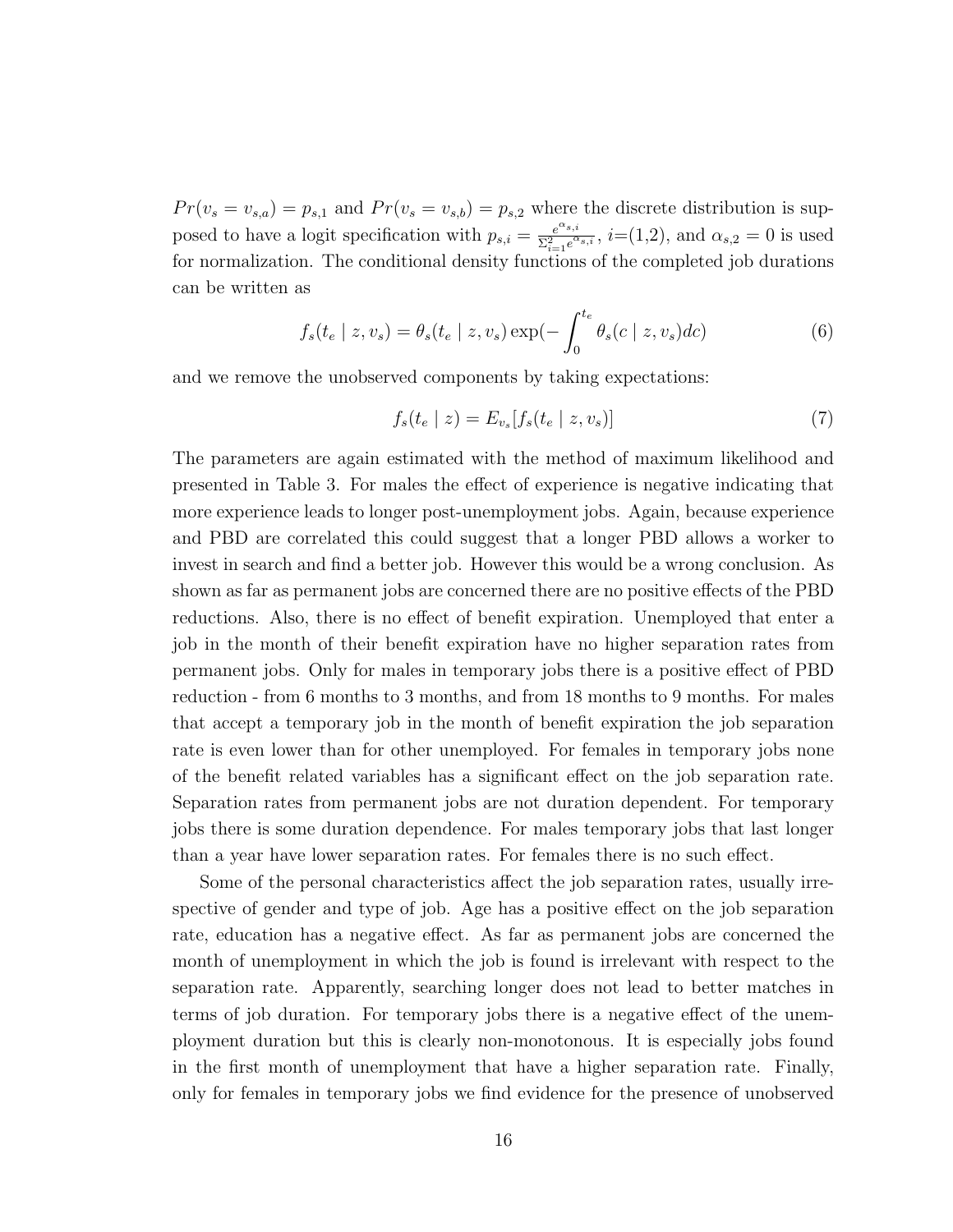heterogeneity. Conditional on observed characteristics and the elapsed duration of the (temporary) job there is a group of 76% that has a positive separation rate and a group of 24% that has a zero separation rate. It could be that for some of the females temporary jobs are not as temporary as it seems. Alternatively it could be that our period of observation is too short to establish small separation rates.

As discussed in the introduction, the relationship between potential benefit duration and the duration of the first job may be affected by correlation between unobservables in the job finding rate and the job separation rate. To investigate this we estimate a bivariate duration model with correlated error terms, separately for males and females and separately for temporary jobs and permanent jobs. The job separation rate is specified as in (5) before, while the job finding rate is specified as in  $(1)$  introducing unobservable characteristics w

$$
\theta_u(t \mid x, w_u) = \exp(\beta_u x + \varphi_u(t) + \psi_u(t) + w_u) \quad \text{for } u = p, q \tag{8}
$$

We allow for the possibility that the unobservables in both the job finding rate and the job separation rate are from discrete distributions with two points of support. Thus, the joint distribution may have four points of support  $p_1$ ,  $p_2$ ,  $p_3$ , and  $p_4$ (ignoring the subscripts for temporary and permanent jobs) with  $Pr(v = v_a, w =$  $w_a$ ) =  $p_1$ ,  $Pr(v = v_a, w = w_b) = p_2$ ,  $Pr(v = v_b, w = w_a) = p_3$ , and  $Pr(v = w_a)$  $v_b, w = w_b$  =  $p_4$ . The discrete distribution is supposed to have a multinomial logit specification with  $p_i = \frac{e^{\alpha_i}}{2}$  $\frac{e^{at_i}}{\sum_{i=1}^4 e^{at_i}}, i=(1,..,4)$ , and  $\alpha_4=0$  is used for normalization. The conditional density functions of the completed durations until job finding can be written as

$$
f_u(t \mid x, w_u) = \theta_u(t \mid x, w_u) \exp(-\int_0^t \theta_u(c \mid x, w_u)dc)
$$
\n(9)

and we remove the unobserved components by taking expectations:

$$
f(t, t_e | x, z) = E_{v_s} E_{w_u} [f_s(t_e | z, v_s) \cdot f_u(t | x, w_u)] \tag{10}
$$

The parameters are again estimated with the method of maximum likelihood. For permanent jobs we did not find any indication of correlated unobservables. The same holds for males and temporary jobs. For females and temporary jobs we find correlated unobservables where the distribution has three points of support. We find conditional on the observed characteristics and the elapsed durations of unemployment and employment that there are three groups. The first group of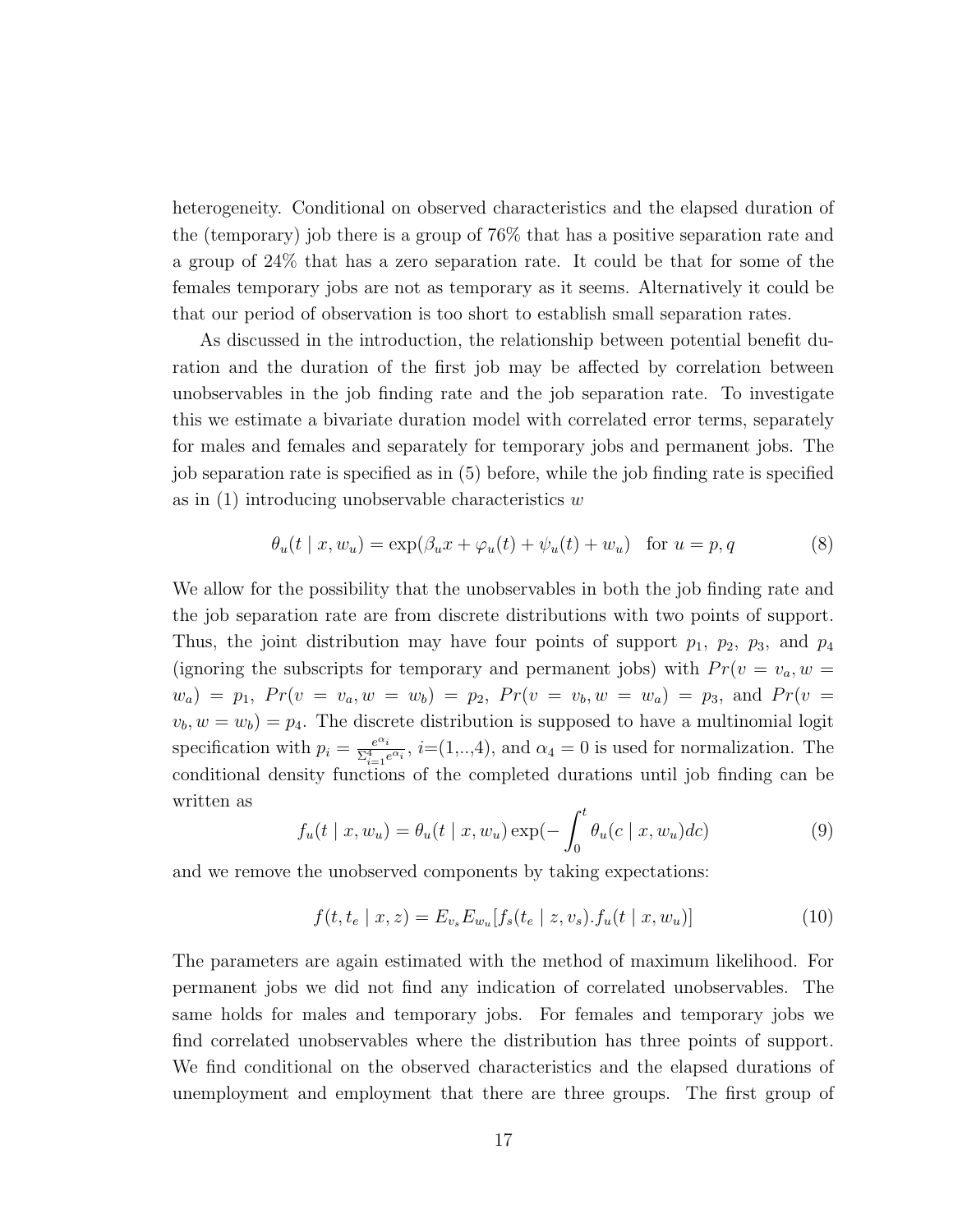about 70% has a positive job finding rate and positive job separation rate; the second group of about 14% has a positive job finding rate and a zero job separation rate. The third group of about 16% has a zero job finding rate. Nevertheless, the parameters of the benefit variables hardly change and therefore our main conclusions remain as they are.<sup>7</sup>

## 5 Wages in post-unemployment jobs

In addition to the effects on job durations we also analyze the effects of PBD reductions on post-unemployment wages. One of the problems with the analysis of the wages is that for many unemployed that found a job no information about the new wage (or the previous wage) is available. The records on earnings are based on merging the data from the Pension and Disability Fund with data from the Statistical Office of Slovenia, based on personal identification numbers (PINs). The merging is incomplete, because Pension and Disability Fund records sometimes only contain identifiers issued by the Fund, with PIN numbers missing. There is no reason, as far as we know, that such omissions are non-random. For new earnings, in addition, there are fewer matches because at the time of data collection (the end of 2002), some employers did not yet provide data for 2001. The deadline for submission is June of the following year, but in reality many employers submit data with a delay as large as one year.<sup>8</sup> Only for about 4000 males and females that have found a job, information is available about their earnings. Wages are calculated as earnings divided by spell hours – taking into account the amount of overtime and the fact that overtime working hours pay 20% more. To reduce the effects of errors in earnings and hours of work we limit the wage range from 20,000 to 150,000 Slovenian Tolars.<sup>9</sup> This reduces the sample to about 3000 males and females.

<sup>7</sup>The parameter estimates are available on request.

<sup>8</sup>The reduction of the sample size is as follows:

|                                                                        |      | Males Females |
|------------------------------------------------------------------------|------|---------------|
| Found job                                                              | 6630 | 7245          |
| Earnings info                                                          | 3819 | 4088          |
| 20,000 <wage<150.000< td=""><td>2973</td><td>3111</td></wage<150.000<> | 2973 | 3111          |
|                                                                        |      |               |

<sup>9</sup>At the time 1 US dollar was approximately 180 Slovenian Tolars.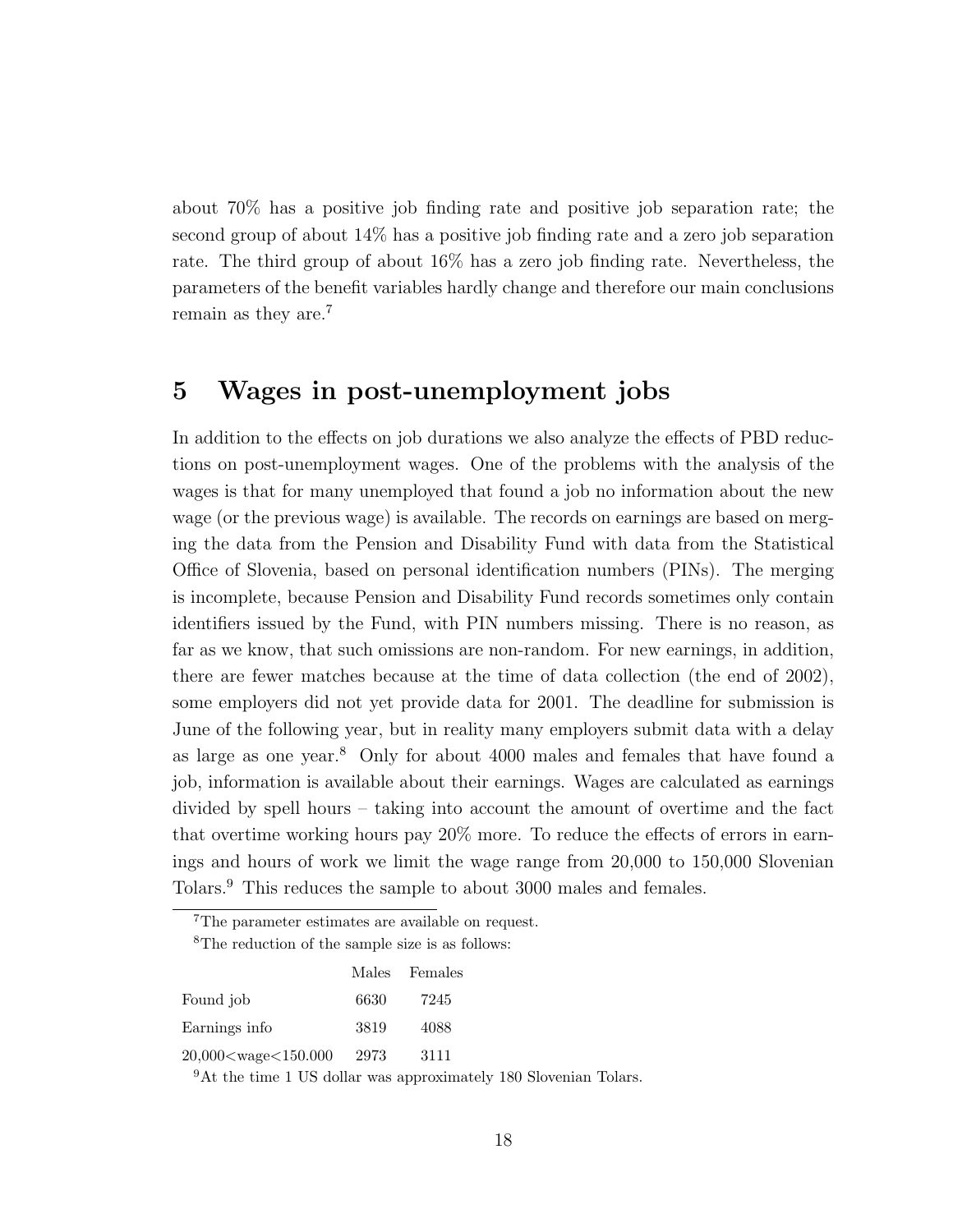Whether or not wage information is available may not be random but may depend on the timing of events. Due to the set-up of the workers' earnings dataset, unemployed that have searched for a long time or have entered their job recently have a smaller probability to be in the wage sample. To investigate this we assume that the availability of wage information can be specified in terms of the latent variable  $y^*$  which is assumed to depend on explanatory variables r of individual i:

$$
y_i^* = \beta_y r_i + u_i \tag{11}
$$

where  $y_i=1$  if  $y_i^* \geq 0$  and  $y_i=0$  otherwise. Furthermore,  $\beta_y$  is a vector of parameters of interest (including a constant) and  $u_i$  is an error term that is assumed to follow a logistic distribution so we can estimate the  $\beta_y$ -parameters with a logit model. As explanatory variables we use the duration of unemployment, whether or not the wage was measured after the change of the benefit law and whether or not the postunemployment job was temporary. The top part of the first two columns of Table 4 shows the parameter estimates. Indeed, the longer the unemployment duration the smaller the probability to have wage information. Furthermore, after the change of law the probability to have wage information is smaller. For temporary jobs the probability that wage information is present is also higher.

Table 1 provides some stylized facts about the evolution of wages. The wage increases comparing wages in post-unemployment jobs with wages in pre-unemployment jobs are smaller after the benefit reform than before. Of course this may have to do with a change in inflation. What is important is that the differences in wages changes do not seem to be related to the size in the reduction of the PBD.

Concerning the wage we assume that this depends on depends on personal characteristics  $z$  of individual  $i$ :

$$
\ln w_i = \beta_w z_i + \varepsilon_i \tag{12}
$$

where  $\beta_w$  is a vector of parameters of interest (including a constant) and  $\varepsilon_i$  is the error term which is assumed to follow a normal distribution. The  $\beta_w$ -parameters are estimated using Maximum Likelihood. The parameter estimates are presented in the middle and bottom part of the first two columns of Table 4. As shown experience has a positive effect on wages but the reduction of the PBD did not lead to lower wages. On the contrary, females with a PBD reduction from 18 to 9 months have a wage that is about 5% higher. Although there is no effect of benefit expiration, in the month of benefit expiration there is an average wage drop of about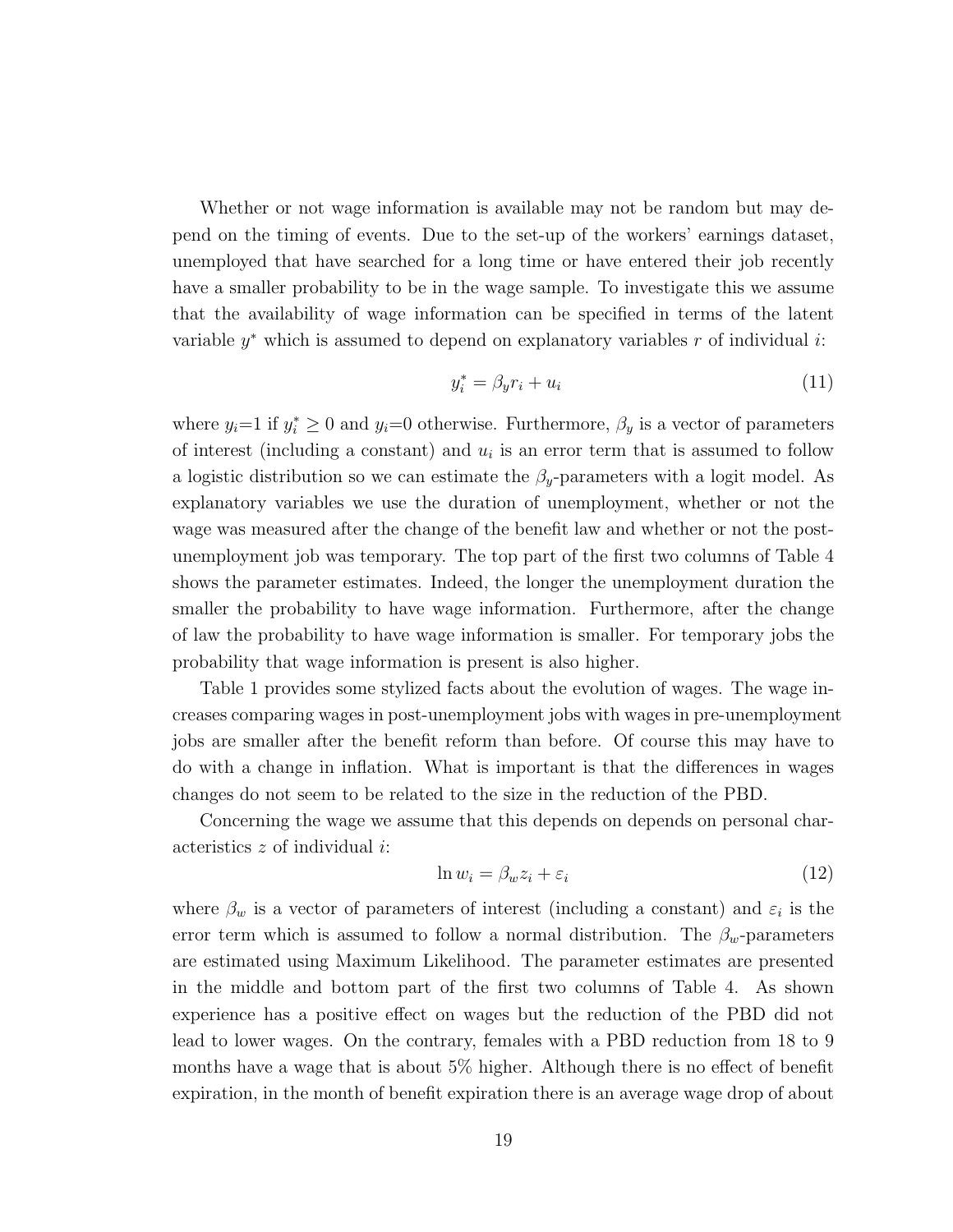3 to 4%. Therefore, at least part of the spike in the month of benefit exhaustion may be attributed to a downward adjustment of the reservation wage leading to a substantial drop in the acceptance wage.

Other interesting wage regression results are as follows. There is no clear pattern of duration dependence. Apparently, searching longer does not lead to higher wages. Moreover, education has a positive effect on the wage. Males with the highest education earn a wage that is about 12% higher than males with no education, for females the difference is even 19%. Note that higher education commands a substantial premium (over 100 percent over non-skilled) but since we have the results conditional on previous wage the estimated effects are reduced. A surprising result is that for males age has a negative effect on the wage. This is due to the inclusion of working experience as an explanatory variable. For males the experience dummies are highly significant. For females the experience dummies are insignificant.<sup>10</sup> Table 4 also shows that conditional on all observed characteristics the previous wage has a positive effect on the new wage. This effect is due to unobserved characteristics of the workers that are captured by the previous wage. The elasticity is 0.2 to 0.3. If conditional on the observed characteristics the previous wage was 1 percent higher the current wage is 0.2 percent higher.

As a sensitivity analysis we investigated whether the availability of wage information was unrelated to the process that determines the wage. We assume that the availability of wage information is affected by unobserved determinants that follow a discrete distribution with two points of support. To investigate this we introduce an additional point of support  $\mu_1$  in equation (11). The unobserved components affecting the wage of individuals are also assumed to follow a discrete distribution with two points of support. The additional point of support in the wage equation is  $\mu_2$ . We assume that there is perfect correlation between the two points of support with a mixing distribution that has a logit specification  $\frac{\exp(\xi)}{1+\exp(\xi)}$ . This means that conditional on the observed personal characteristics there are two types of individuals that differ in their wage (high/low) and the probability that their wage information is available (high/low). This approach allows for a general selection process which does not assume normality. The additional parameter estimates are shown in the third and fourth columns of Table 4. Indeed, the estimation results improve if we

 $10$ Note that if we omit the experience dummies for both males and females we find significant positive effect of age.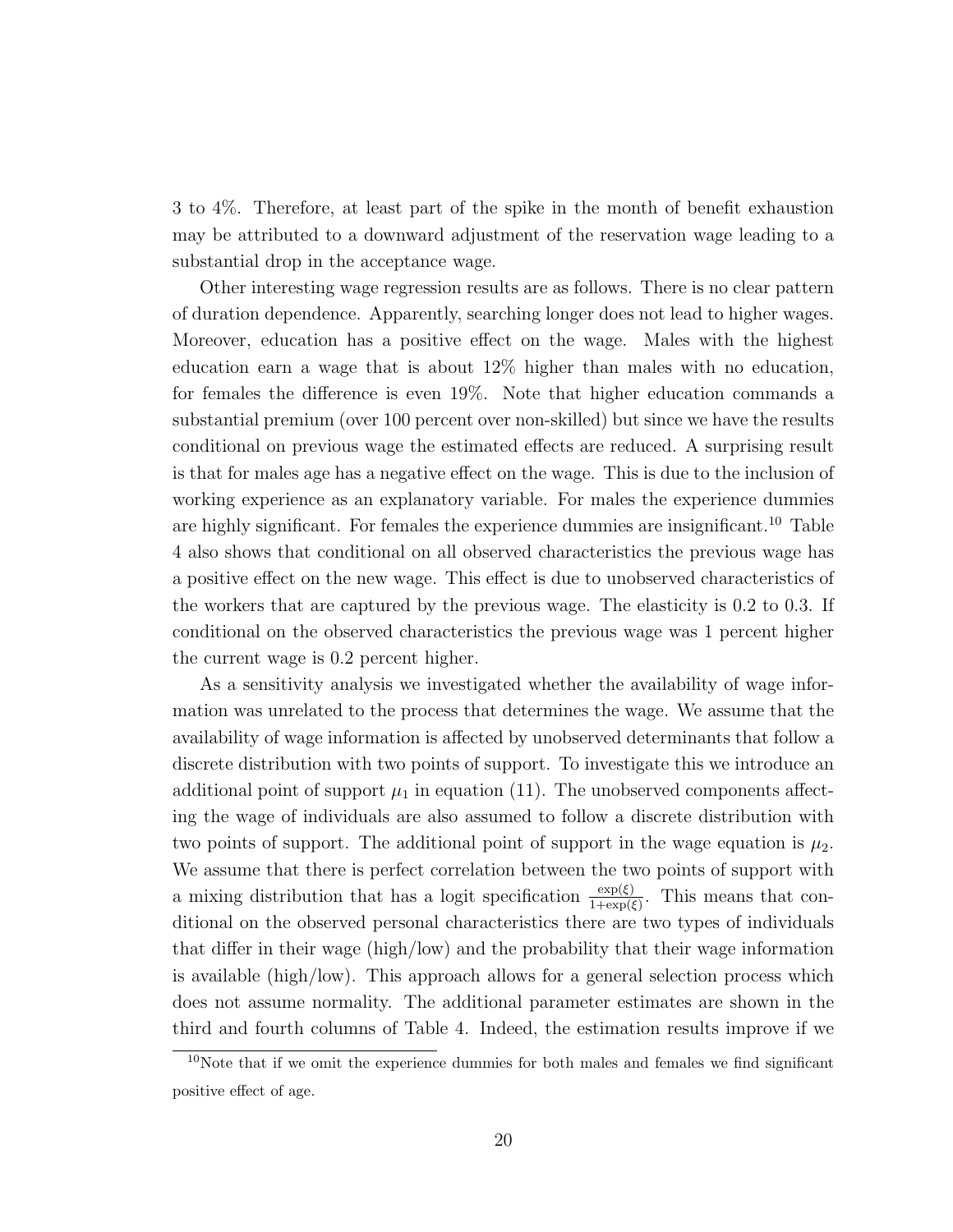allow for correlation between the random effects in wages and presence of wage information. As the bottom part of the relevant columns shows both  $\mu_1$  and  $\mu_2$  are positive indicating positive correlation between the random effects: for  $-$  very  $-$  low wages the probability to have wage information available is very small. As shown for males there is a probability of 37% ( $\frac{\exp(-0.526)}{1+\exp(-0.526)}$ ) that the wage is low and the presence of wage information is close to zero while there is a probability of 63% that the wage is – relatively – high and on average 75% of the wages is available in the dataset.<sup>11</sup> For females there is a probability of  $44\%$  ( $\frac{\exp(-0.249)}{1+\exp(-0.249)}$ ) that the wage is low and the presence of wage information is close to zero while there is a probability of 56% that the wage is high and on average about 60% of the wages is available in the dataset. Despite of the selectivity in the presence of the wage information the parameter estimates of the wage determinants are hardly affected. This indicates that selectivity is not an important issue.<sup>12</sup>

In addition to this analysis we followed a more traditional approach assuming a normal selection process including the inverse Mill's ratio to account for possible selectivity in the available wage data. The calculation of the inverse Mill's ratio is based on a probit estimate explaining the presence of wage information for all workers; the explanatory variables are the duration of unemployment, the 'after change of law dummy' and whether or not the job is temporary. The coefficients of the Mill's ratios are insignificantly different from zero indicating that if we assume normality in the selection process potential selectivity in the availability of wage information is uncorrelated with the processes that determine the wage.

## 6 Concluding remarks

Efficiency properties of unemployment insurance are theoretically ambiguous and empirically controversial. The paper sheds light on one such a controversial aspect – the impact of unemployment benefits on the quality of post-unemployment jobs.

<sup>11</sup>Calculated using the parameter estimates presented in Table 4 and average values of the explanatory variables.

<sup>&</sup>lt;sup>12</sup>We also investigated whether the introduction of additional mass points  $-$  allowing for less than perfect correlation between the unobservables – improves the estimates but this turned out not to be the case.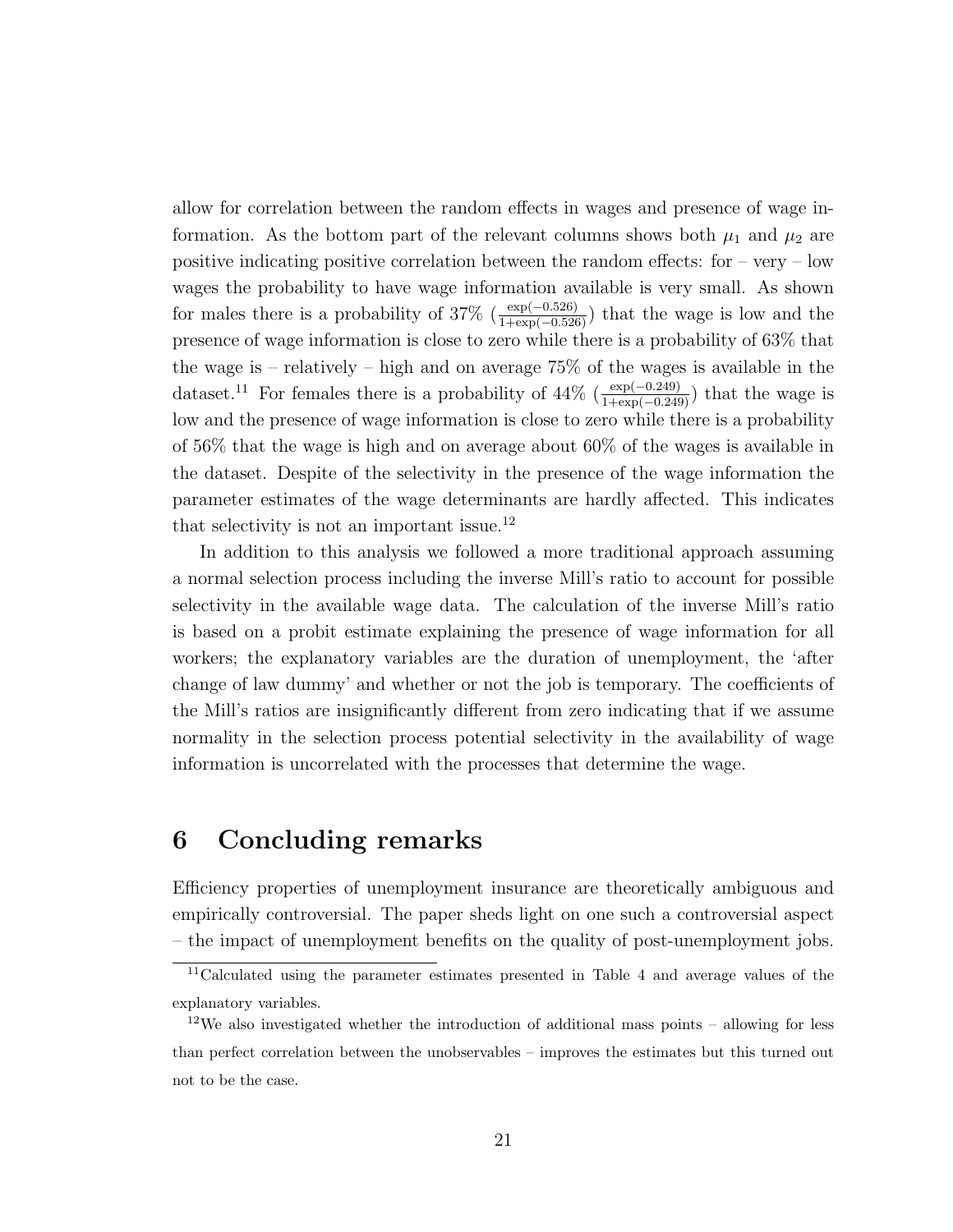Even if unemployment benefits increase the duration of unemployment spells of benefit recipients – a well established empirical fact for most UI systems – they may simultaneously improve the quality of job matches. Such evidence has important implications for the attractiveness and design of unemployment insurance systems.

Taking advantage of Slovenia's "natural experiment" of 1998 which helped to isolate the impact of unemployment benefits, the paper investigated whether the strong reduction of the potential duration of unemployment benefits affected the quality of post-unemployment jobs. If the reduction in potential benefit duration forces unemployed workers to accept lower quality jobs, than in comparison to jobs obtained under unreduced benefits, it would be more likely that the post-unemployment jobs are temporary as opposed to permanent, low paying, and short lasting. We find no evidence of such an impact: the reduction in PBD did not affect the likelihood that a person takes a temporary rather than permanent job, there is hardly any effect on the job duration as measured by the job separation rates, and post-unemployment wages were unaffected. Moreover, the month in which the benefit recipients found a job seems to have no effect on how lasting the post-unemployment job was or on its wage level.

The above findings, coupled by the findings of the companion paper (van Ours and Vodopivec 2006), strongly suggest the presence of strategic, opportunistic behavior. The companion paper demonstrates that the shortening of PBD reduced the duration of unemployment spells of benefits recipients, and the present paper that this faster job finding did not occur at the cost of quality of post-unemployment jobs, that is, that workers found jobs faster without accepting lower quality jobs in terms of stability, type of contract, and lower wages. Together, these findings imply that longer PBDs contributed to longer durations of unemployment spell of benefit recipients without improving the quality of post-unemployment jobs. Apparently, additional job search had a zero marginal productivity. Alternatively benefit recipients might have behaved opportunistically and did not spend additional time on job search at all, perhaps in collusion with their prospective employers.

Several other facts are also suggestive of strategic, collusive behavior. Above all, our results show that there is a significant increase in the job finding rate at the point of exhaustion (the finding of the companion paper), and that the exit to jobs at the point of exhaustion results in the disproportional acceptance of permanent jobs (for males, we found the disproportional acceptance of permanent jobs also in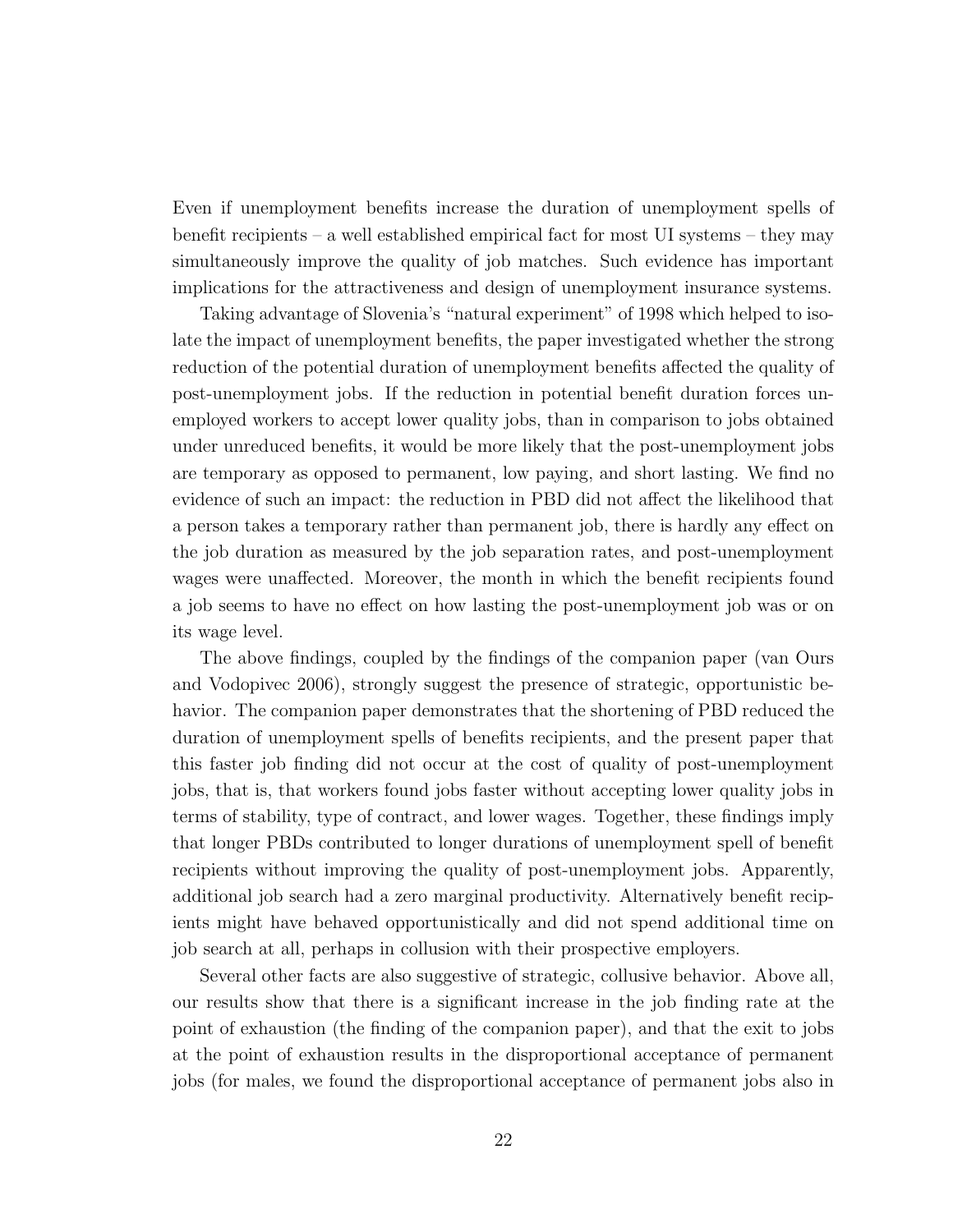the period after the expiration benefits). A plausible explanation for these facts is that beneficiaries had found jobs beforehand and either agreed to start the job after the expiration of benefits, or started working while still receiving benefits without a formal contract, and later formalized the employment. Note that it was the suspicions of such a behavior that prompted the Slovenian legislature to amend the unemployment insurance law, and that they put in the law also the requirement that benefit recipients make themselves available for contacts by employment office counsellors and inspectors.

Finally, we note that there may be institutional, country-specific determinants of outcomes of unemployment insurance systems. Depending on the effectiveness of monitoring and enforcement of job search, the moral hazard problems in various systems may be more or less pronounced.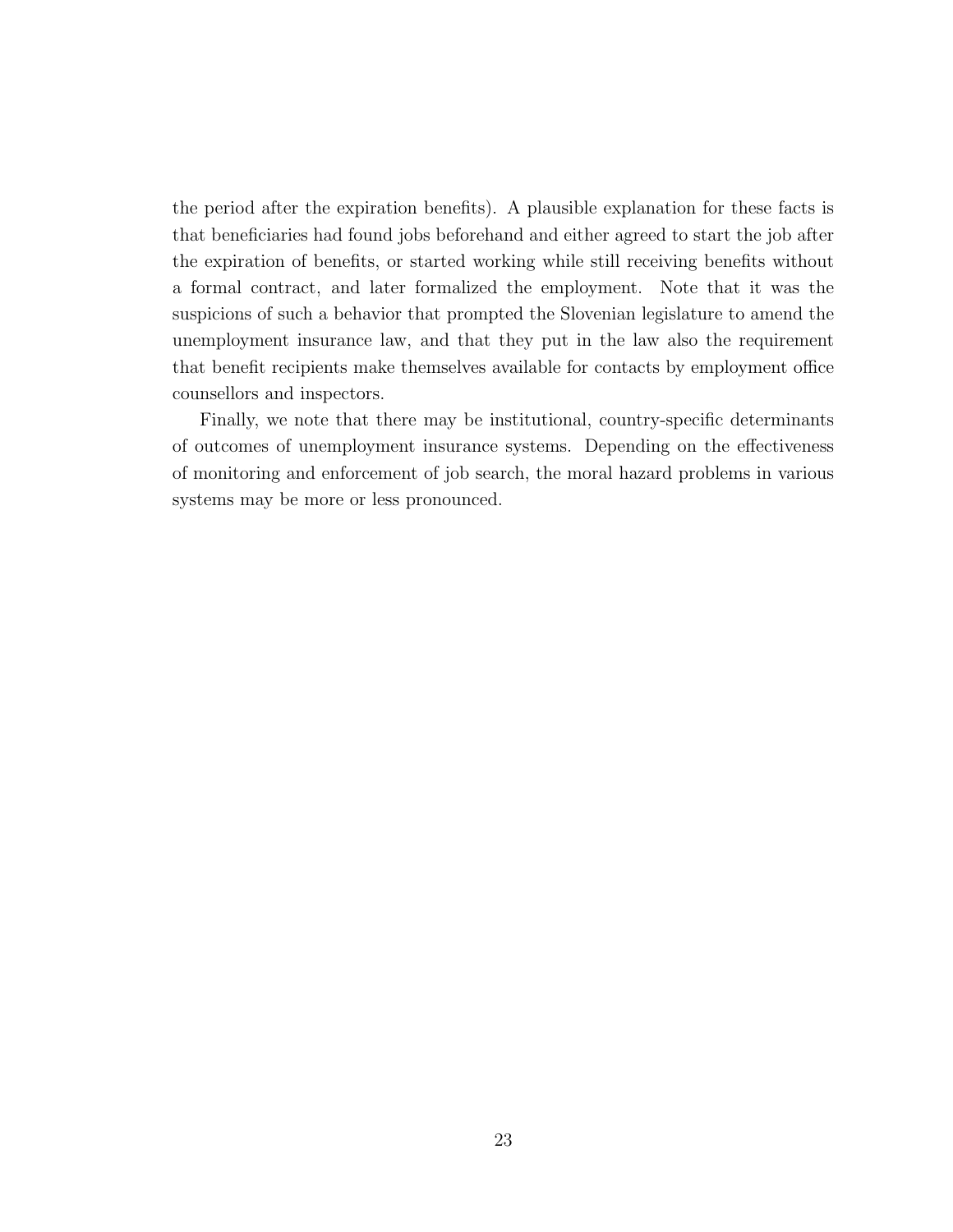## References

- [1] Addison, J.T. and M.L. Blackburn (2000) The Effects of Unemployment Insurance on Post-unemployment Earnings, Labour Economics 7: 21-53.
- [2] Barron, J. and W. Mellow (1979) Search Effort in the Labor Market, Journal of Human Resources 4 (3): 389404.
- [3] Belzil, C. (2001) Unemployment Insurance and Subsequent Job Duration: Job Matching versus Unobserved Heterogeneity, Journal of Applied Econometrics 16: 619-636.
- [4] Blau, D.M. and P.K. Robins (1986) Job Search, Wage Offers, and Unemployment Insurance, Journal of Public Economics 29: 173-197.
- [5] Böheim R. and M.P. Taylor (2002) The Search for Success: do the Unemployed Find Stable Employment?, Labour Economics 9: 717-735.
- [6] Burgess, P.L. and J.L. Kingston (1976) The Impact of Unemployment Insurance Benefits on Reemployment Success, Industrial and Labor Relations Review 30: 25-31.
- [7] Classen, K. (1977) The Effect of Unemployment Insurance on the Duration of Unemployment and Subsequent Earnings, Industrial and Labor Relations Review 30: 438-444.
- [8] Cox, J.C. and R.L. Oaxaca (1990) Unemployment Insurance and Job Search, Research in Labor Economics 11 (2): 223240.
- [9] Ehrenberg, R. and R.L. Oaxaca (1976) Unemployment Insurance, Duration of Unemployment, and Subsequent Wage Gain, American Economic Review 66: 754-766.
- [10] Hoelen, A. (1977) Effects of Unemployment Insurance Entitlement on Duration and Job Search Outcome, Industrial and Labor Relations Review 30: 45-50.
- [11] Jurajda, S. (2002) Estimating the Effect of Unemployment Insurance Compensation on the Labor Market Histories of Displaced Workers, Journal of Econometrics 108: 227-252.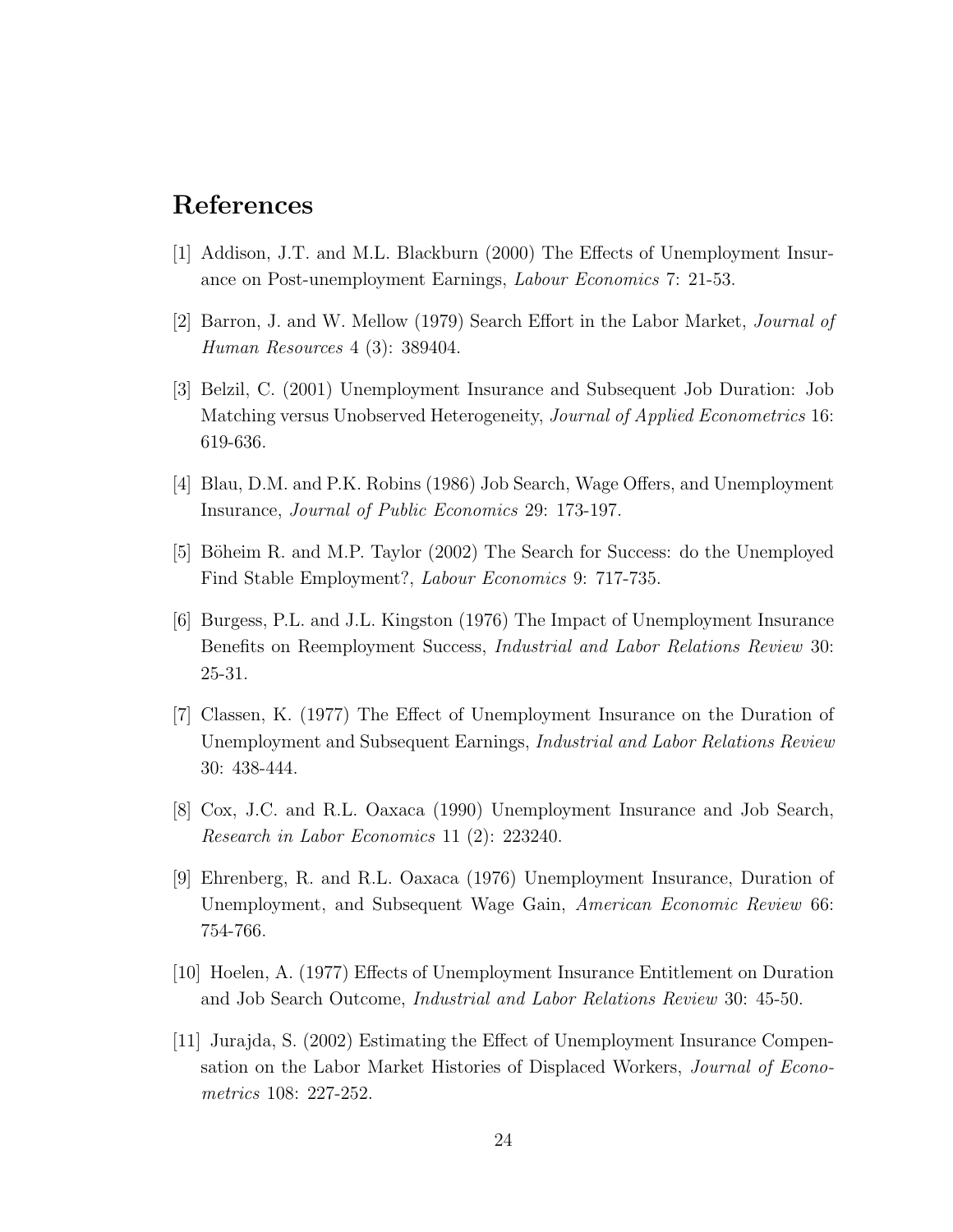- [12] Kiefer, N.M. and G.R. Neumann (1989) Search Models and Applied Labor Economics, Cambridge: Cambridge University Press.
- [13] Klassen, S. and I. Woolard (2001) Surviving Unemployment without State Support: Unemployment and Household Formation in South Africa, Working Paper CESifo No.533, Center for Economic Studies and Ifo Institute for Economic Research, Munich.
- [14] Maani, S.A. (1993) Post-Unemployment Wages, the Probability of Re-Employment, and the Unemployment Benefit, New Zealand Economic Papers 27 (1): 35-55.
- [15] Meyer, B.D. (1995) Lessons from the U.S. Unemployment Insurance Experiments, Journal of Economic Literature 33 (1): 91-131.
- [16] Portugal, P. and J.T. Addision (2003) Six Ways to Leave Unemployment, Discussion Paper, no. 954, IZA, Bonn.
- [17] Tatsiramos, K. (2006) The Effect of Unemployment Insurance on Unemployment Duration and Subsequent Employment Stability, Working Paper, IZA, Bonn.
- [18] Van Ours, J.C. and M. Vodopivec (2006) How Shortening the Potential Duration of Unemployment Benefits Affects the Duration of Unemployment: Evidence from a Natural Experiment, Journal of Labor Economics 24 (2): 351-378.
- [19] Vodopivec, M. (2004) Income Support Systems for the Unemployed: Issues and Options, The World Bank.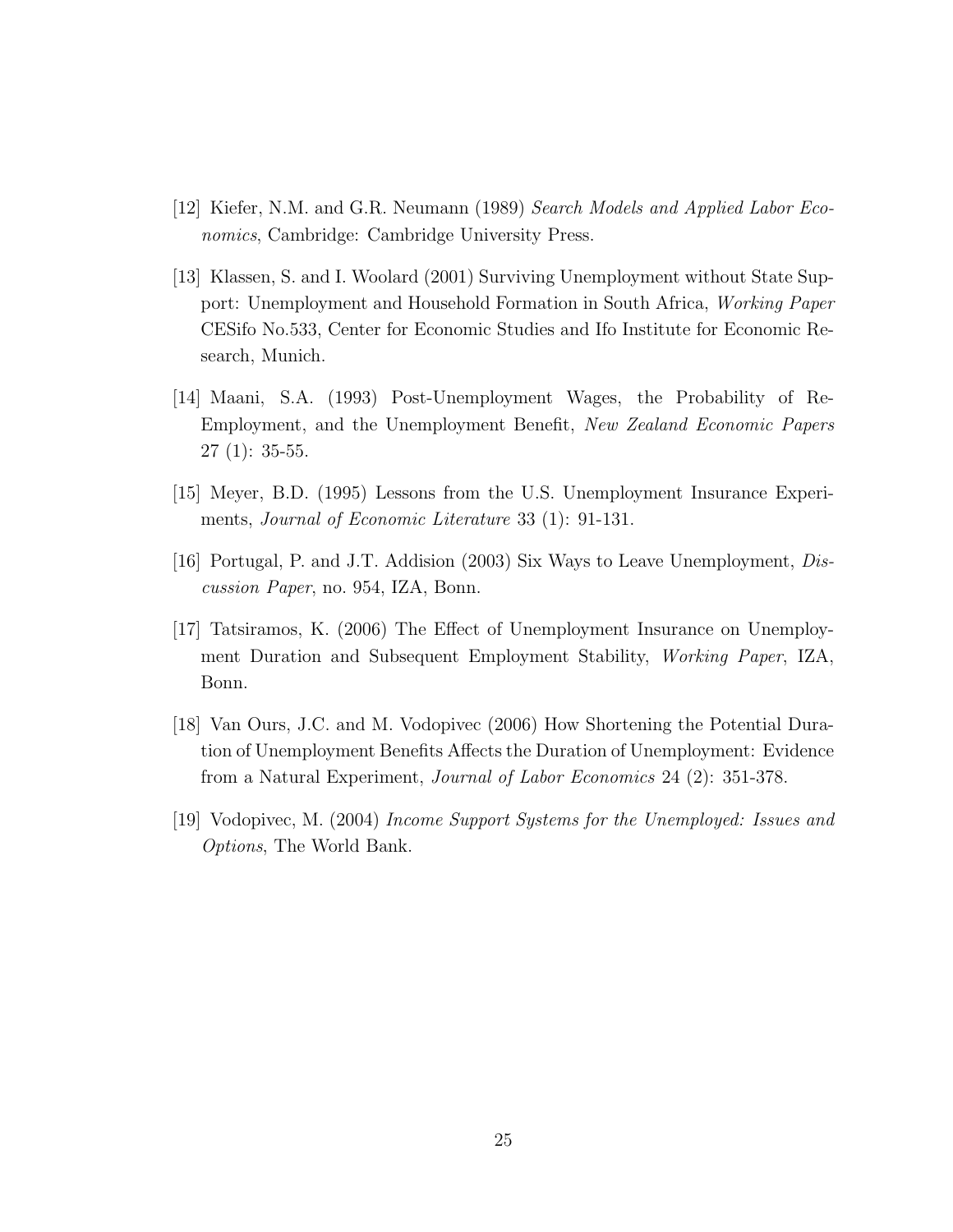|                | PBD $(months)^{a}$ |                  | Unempl. duration <sup>b)</sup> |         | Permanent job $(\%)^c$ |        | Wage change $(\%)^{\overline{d}}$ |        |        |       |         |
|----------------|--------------------|------------------|--------------------------------|---------|------------------------|--------|-----------------------------------|--------|--------|-------|---------|
| Group          | Before             | After            | Before                         | After   | Δ                      | Before | After                             | Δ      | Before | After | Δ       |
| Males          |                    |                  |                                |         |                        |        |                                   |        |        |       |         |
| 1              | 3                  | 3                | 4.2                            | 3.7     | $-0.4$                 | 19.7   | 16.9                              | $-2.8$ | 13.3   | 8.0   | $-5.3$  |
| $\overline{2}$ | $6\phantom{.}6$    | $\boldsymbol{3}$ | 4.7                            | 3.8     | $-0.9$                 | 27.4   | 23.0                              | $-4.4$ | 20.6   | 10.6  | $-10.0$ |
| 3              | 9                  | 6                | 6.1                            | 4.5     | $-1.6$                 | 24.2   | 24.2                              | 0.0    | 17.2   | 13.3  | $-3.9$  |
| $\overline{4}$ | 12                 | 6                | 7.4                            | $5.0\,$ | $-2.5$                 | 23.4   | 27.8                              | 4.4    | 15.7   | 10.4  | $-5.3$  |
| $\overline{5}$ | 18                 | $\boldsymbol{9}$ | 9.8                            | 5.8     | $-4.1$                 | 24.3   | 29.0                              | 4.7    | 18.3   | 12.0  | $-6.3$  |
| Total          |                    |                  | 5.8                            | 4.4     | $-1.4$                 | 23.4   | 24.5                              | 1.1    | 16.7   | 10.9  | $-5.8$  |
| Females        |                    |                  |                                |         |                        |        |                                   |        |        |       |         |
| $\mathbf{1}$   | 3                  | 3                | $5.5\,$                        | 4.6     | $-0.9$                 | 20.4   | 21.0                              | 0.6    | 15.7   | 11.3  | $-4.4$  |
| $\overline{2}$ | $\boldsymbol{6}$   | 3                | 6.4                            | 4.5     | $-1.9$                 | 23.7   | 20.2                              | $-3.5$ | 19.8   | 14.0  | $-5.8$  |
| 3              | 9                  | 6                | 8.4                            | $5.5\,$ | $-2.9$                 | 26.4   | 21.3                              | $-5.1$ | 21.1   | 19.8  | $-1.3$  |
| 4              | 12                 | 6                | 11.0                           | $5.5\,$ | $-5.5$                 | 24.2   | 18.3                              | $-5.9$ | 20.1   | 17.0  | $-3.1$  |
| 5              | 18                 | 9                | 15.2                           | 7.0     | $-8.2$                 | 22.3   | 17.7                              | $-4.6$ | 15.7   | 18.0  | 2.3     |
| Total          |                    |                  | 8.5                            | 5.3     | $-3.2$                 | 23.4   | 19.7                              | $-3.7$ | 18.4   | 16.0  | $-2.4$  |

Table 1 Quality of post-unemployment jobs by potential benefit duration of UI before and after the 1998 change of law

<sup>a</sup>) Note that the formation of groups coincides with work experience (in years): group 1

 $< 1.5$ ; group 2: 1.5-5; group 3: 5-10; group 4: 10-15; group 5: 15-20.

<sup>b</sup>) Median duration of unemployment in months.

<sup>c</sup>) Workers finding permanent jobs as percentage of all workers finding jobs.

<sup>d</sup>) Wage increase comparing post-unemployment wage with pre-unemployment wage.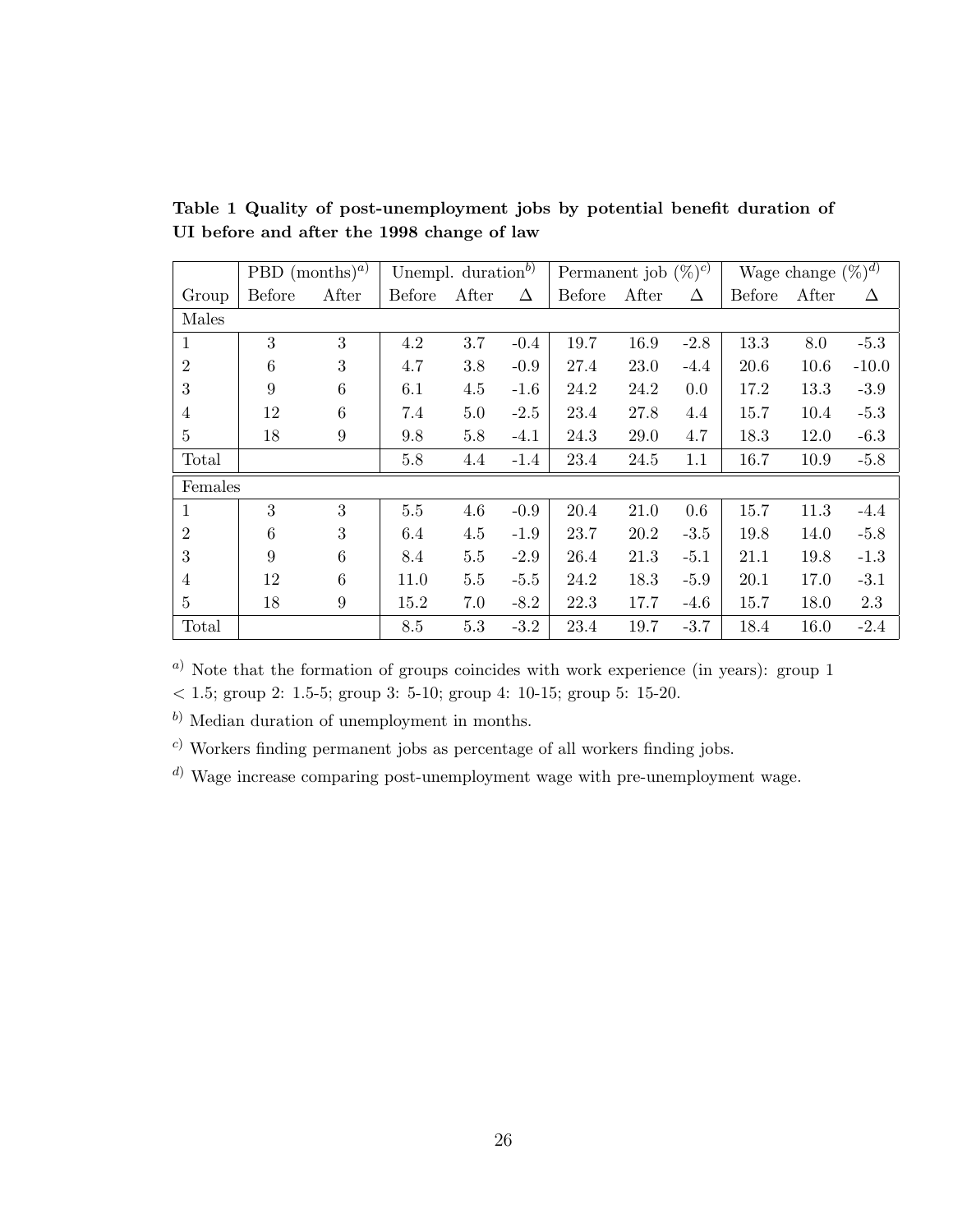|                                | Males                        | Females                      |
|--------------------------------|------------------------------|------------------------------|
| Work experience                |                              |                              |
| $1.5-5$ years                  | $0.91(3.6)$ *                | 0.26(1.5)                    |
| $5-10$ years                   | $0.94~(3.6)*$                | $0.51~(2.8)*$                |
| $10-15$ years                  | $1.04~(3.5)^*$               | 0.28(1.3)                    |
| $15-20$ years                  | $1.13(2.9)*$                 | 0.12(0.4)                    |
| Unemployment Insurance         |                              |                              |
| PBD reduced to 3 months        | $-0.31(0.8)$                 | 0.08(0.3)                    |
| PBD reduced to 6 months        | 0.30(1.1)                    | $-0.01(0.0)$                 |
| PBD reduced to 9 months        | 0.44(1.3)                    | $-0.09(0.3)$                 |
| After benefits expiration      | $0.53(2.1)^*$                | 0.27(1.4)                    |
| End of benefits spike          | $1.67~(5.1)*$                | $1.31(5.8)$ *                |
| Left unemployment in           |                              |                              |
| Month 2                        | 0.36(1.8)                    | 0.24(1.3)                    |
| Month 3                        | 0.08(0.4)                    | $-0.26(1.2)$                 |
| Month 4                        | $1.00~(4.4)*$                | 0.36(1.7)                    |
| Month 5                        | $1.14~(4.7)$ *               | $0.56$ $(2.6)^*$             |
| Month 6                        | $0.98(3.3)*$                 | 0.25(1.1)                    |
| Months 7-9                     | $1.15~(4.7)$ *               | $0.58(2.8)$ *                |
| Months 10-12                   | $1.64~(5.2)*$                | $0.63~(2.6)*$                |
| Months 13-18                   | $2.01(5.7)^*$                | $0.83~(3.3)*$                |
| Months $18+$                   | $2.04~(4.7)$ *               | 0.45(1.7)                    |
| Other personal characteristics |                              |                              |
| Education2                     | 0.38(1.5)                    | $1.42~(3.5)*$                |
| Education3                     | $1.08(4.4)^*$                | $2.18(5.4)^*$                |
| Education4                     | $2.37(8.4)^*$                | $2.88(7.2)^*$                |
| Family1                        | 0.13(0.7)                    | $-0.42$ $(3.4)$ <sup>*</sup> |
| Family2                        | 0.13(0.8)                    | $-0.35$ $(2.9)$ *            |
| Ill health                     | $-1.14$ $(4.1)$ <sup>*</sup> | $-0.22(0.7)$                 |
| Age/10                         | 0.09(0.5)                    | $0.58(4.1)^*$                |
| Labor market effects           |                              |                              |
| After change of law            | $-0.07(0.4)$                 | $-0.28$ $(2.1)$ <sup>*</sup> |
| Constant                       | $-4.37$ $(7.7)^*$            | $-5.57$ $(9.2)$ *            |
| $-Loglikelihood$               | 2501.1                       | 2982.2                       |

Table 2 Parameter estimates - probability to find a permanent job<sup>a)</sup>

<sup>a</sup>) Samples of 6,630 males and 7,245 females who found a job immediately after their unemployment spell; absolute t-statistics in parentheses; a \* indicates significance at a  $95\%$  level.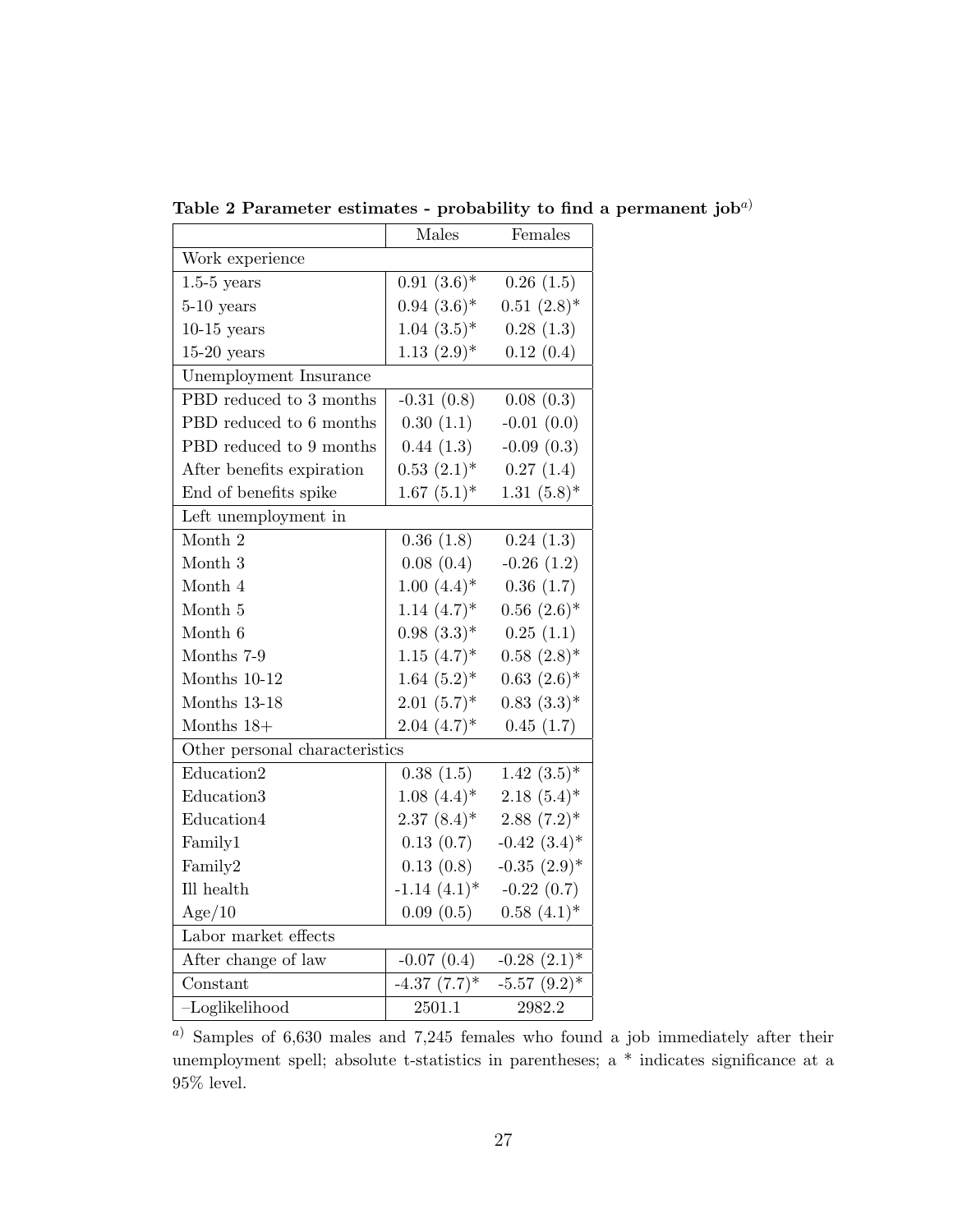|                           | Separations permanent job |                              | Separations temporary job    |                              |  |
|---------------------------|---------------------------|------------------------------|------------------------------|------------------------------|--|
|                           | Males                     | Females                      | Males                        | Females                      |  |
| Work experience           |                           |                              |                              |                              |  |
| $1.5-5$ years             | 0.02(0.1)                 | $-0.03(0.2)$                 | $-0.28$ $(4.0)$ <sup>*</sup> | $-0.05(0.6)$                 |  |
| $5-10$ years              | $-0.43$ $(2.6)^*$         | $-0.48$ $(3.0)$ <sup>*</sup> | $-0.32$ $(4.7)^*$            | $-0.09(1.0)$                 |  |
| $10-15$ years             | $-0.59(2.9)$ *            | $-0.27(1.4)$                 | $-0.46$ $(5.9)$ *            | $-0.16(1.3)$                 |  |
| $15-20$ years             | $-0.77$ $(3.0)$ *         | $-0.27(1.0)$                 | $-0.71(7.1)$ *               | $-0.28(1.6)$                 |  |
| Unemployment Insurance    |                           |                              |                              |                              |  |
| PBD reduced to 3 months   | $-0.26(0.8)$              | $-0.21(0.8)$                 | $0.23$ $(2.0)$ <sup>*</sup>  | $-0.05(0.3)$                 |  |
| PBD reduced to 6 months   | $-0.06(0.3)$              | $-0.06(0.3)$                 | 0.05(0.6)                    | 0.01(0.1)                    |  |
| PBD reduced to 9 months   | $-0.21(0.9)$              | $-0.58$ $(2.2)$ <sup>*</sup> | $0.22~(2.2)^*$               | 0.11(0.7)                    |  |
| After benefits expiration | 0.02(0.1)                 | $-0.29(1.8)$                 | 0.02(0.3)                    | 0.10(1.1)                    |  |
| End of benefits spike     | $-0.13(0.8)$              | $-0.07(0.5)$                 | $-0.15$ $(2.2)$ <sup>*</sup> | $-0.10(1.1)$                 |  |
| Left unemployment in      |                           |                              |                              |                              |  |
| Month $2\,$               | 0.16(0.8)                 | 0.25(1.3)                    | $-0.33(4.7)$ *               | $-0.42$ $(3.6)$ <sup>*</sup> |  |
| Month 3                   | 0.35(1.7)                 | 0.38(1.9)                    | $-0.11(1.7)$                 | $-0.20(1.6)$                 |  |
| Month 4                   | 0.29(1.4)                 | 0.16(0.7)                    | $-0.23$ $(3.1)$ <sup>*</sup> | $-0.34$ $(2.5)^*$            |  |
| Month $5\,$               | 0.17(0.8)                 | 0.35(1.6)                    | $-0.04(0.5)$                 | $-0.26(1.9)$                 |  |
| Month 6                   | 0.14(0.6)                 | 0.19(0.8)                    | $-0.33(3.6)$ *               | $-0.43$ $(2.8)$ <sup>*</sup> |  |
| Months 7-9                | 0.05(0.1)                 | $0.52~(2.4)*$                | $-0.27$ $(3.3)$ <sup>*</sup> | $-0.43$ $(3.0)$ *            |  |
| Months $10-12$            | $-0.02(0.1)$              | 0.39(1.6)                    | $-0.22$ $(2.2)^*$            | $-0.46(2.6)$                 |  |
| Months 13-18              | $-0.05(0.2)$              | 0.32(1.3)                    | $-0.18(1.7)$                 | $-0.32(1.8)$                 |  |
| Months $18+$              | $-0.45(1.3)$              | 0.53(1.8)                    | $-0.11(0.9)$                 | $-0.01(0.1)$                 |  |
| Duration dependence       |                           |                              |                              |                              |  |
| Month 2                   | $-0.13(0.4)$              | $-0.28(1.0)$                 | 0.08(0.9)                    | $0.45(4.4)^*$                |  |
| Month 3                   | $0.57~(2.2)*$             | 0.20(0.8)                    | $0.43~(5.2)^*$               | $0.79(8.3)*$                 |  |
| Month 4                   | $-0.09(0.3)$              | 0.06(0.2)                    | 0.14(1.6)                    | $0.64~(6.3)*$                |  |
| Month 5                   | 0.18(0.6)                 | $-0.15(0.5)$                 | 0.06(0.5)                    | $0.75(7.4)^*$                |  |
| Month 6                   | 0.19(0.7)                 | $-0.13(0.4)$                 | 0.12(1.3)                    | $0.62(5.8)$ *                |  |
| Months 7-9                | 0.6(0.7)                  | $-0.14(0.6)$                 | $0.29(3.9)*$                 | $0.23$ $(2.4)$ <sup>*</sup>  |  |
| Months $10-12$            | 0.27(1.1)                 | $-0.15(0.6)$                 | 0.10(1.3)                    | $0.52(5.0)$ *                |  |
| Months $13-18$            | $-0.10(0.4)$              | 0.01(0.1)                    | $-0.63$ $(7.5)^*$            | $0.33~(2.7)$ *               |  |
| Months $18+$              | $-0.07(0.3)$              | $-0.12(0.6)$                 | $-0.99(12.5)$ *              | 0.06(0.3)                    |  |

Table 3 Parameter estimates job separation rates; males and females $^{a)}$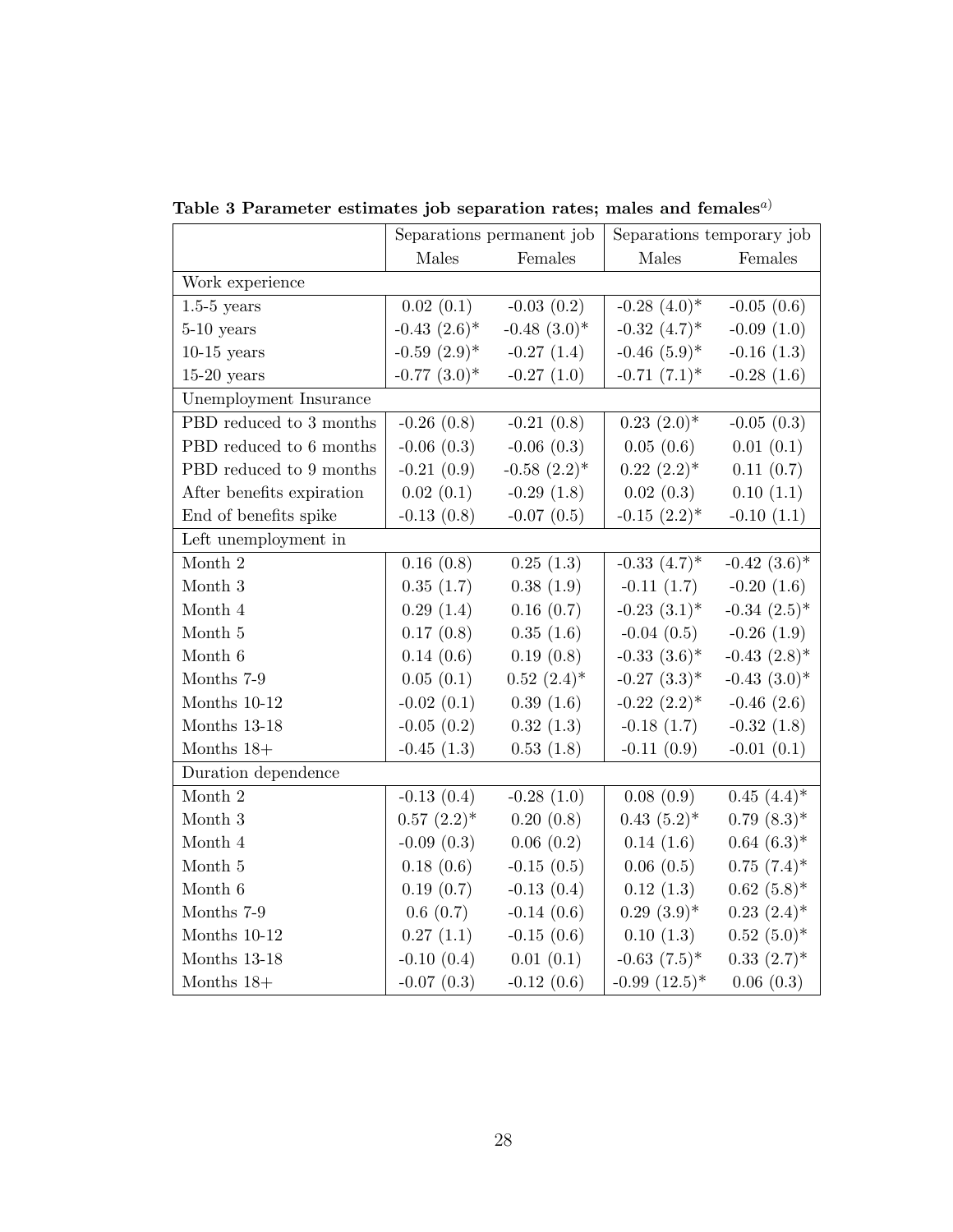Table 3 continued

|                                | Separations permanent job    |                    | Separations temporary job    |                    |  |  |
|--------------------------------|------------------------------|--------------------|------------------------------|--------------------|--|--|
|                                | Males                        | Females            | Males                        | Females            |  |  |
| Other personal characteristics |                              |                    |                              |                    |  |  |
| Education2                     | $-0.24(1.0)$                 | $-0.07(0.1)$       | $-0.13(1.9)$                 | $-0.11(0.7)$       |  |  |
| Education <sub>3</sub>         | $-0.50$ $(2.2)$ <sup>*</sup> | $-0.29(0.6)$       | $-0.26$ $(4.0)$ <sup>*</sup> | $-0.17(1.3)$       |  |  |
| Education4                     | $-0.78$ $(3.4)$ <sup>*</sup> | $-0.41(0.9)$       | $-0.38(5.3)*$                | $-0.35(2.7)$ *     |  |  |
| Family1                        | $-0.09(0.8)$                 | 0.12(1.2)          | $0.11(2.2)^*$                | $-0.10(1.7)$       |  |  |
| Family2                        | $-0.02(0.1)$                 | $-0.05(0.4)$       | $-0.07(1.4)$                 | $-0.10(1.5)$       |  |  |
| Ill health                     | $0.59(2.8)$ *                | 0.42(1.6)          | $-0.09(1.1)$                 | 0.17(1.3)          |  |  |
| Age/10                         | $0.45(3.8)$ *                | $-0.10(0.7)$       | $0.24~(5.1)^*$               | $0.18(2.6)^*$      |  |  |
| Labor market effects           |                              |                    |                              |                    |  |  |
| After change of law            | $-0.09(0.7)$                 | $0.30(2.5)$ *      | 0.07(1.3)                    | 0.08(1.4)          |  |  |
| Unobserved heterogeneity       |                              |                    |                              |                    |  |  |
| Masspoint 1                    | $-8.15(17.2)^*$              | $-6.94$ $(11.2)^*$ | $-6.48$ $(41.2)^*$           | $-6.59$ $(25.7)^*$ |  |  |
| Masspoint 2                    | $-8.15(17.2)^*$              | $-6.94$ $(11.2)^*$ | $-6.48$ $(41.2)^*$           | $-\infty$          |  |  |
| $\alpha$                       |                              |                    |                              | 1.16(5.3)          |  |  |
| -Loglikelihood                 | 4,998.3                      | 5,290.2            | 25,478.7                     | 26,489.6           |  |  |
| N                              | 1,587                        | 1,569              | 5,043                        | 5,675              |  |  |

<sup>a</sup>) Samples of males and females who found a job immediately after their unemployment spell; absolute t-statistics in parentheses; a \* indicates significance at a 95% level.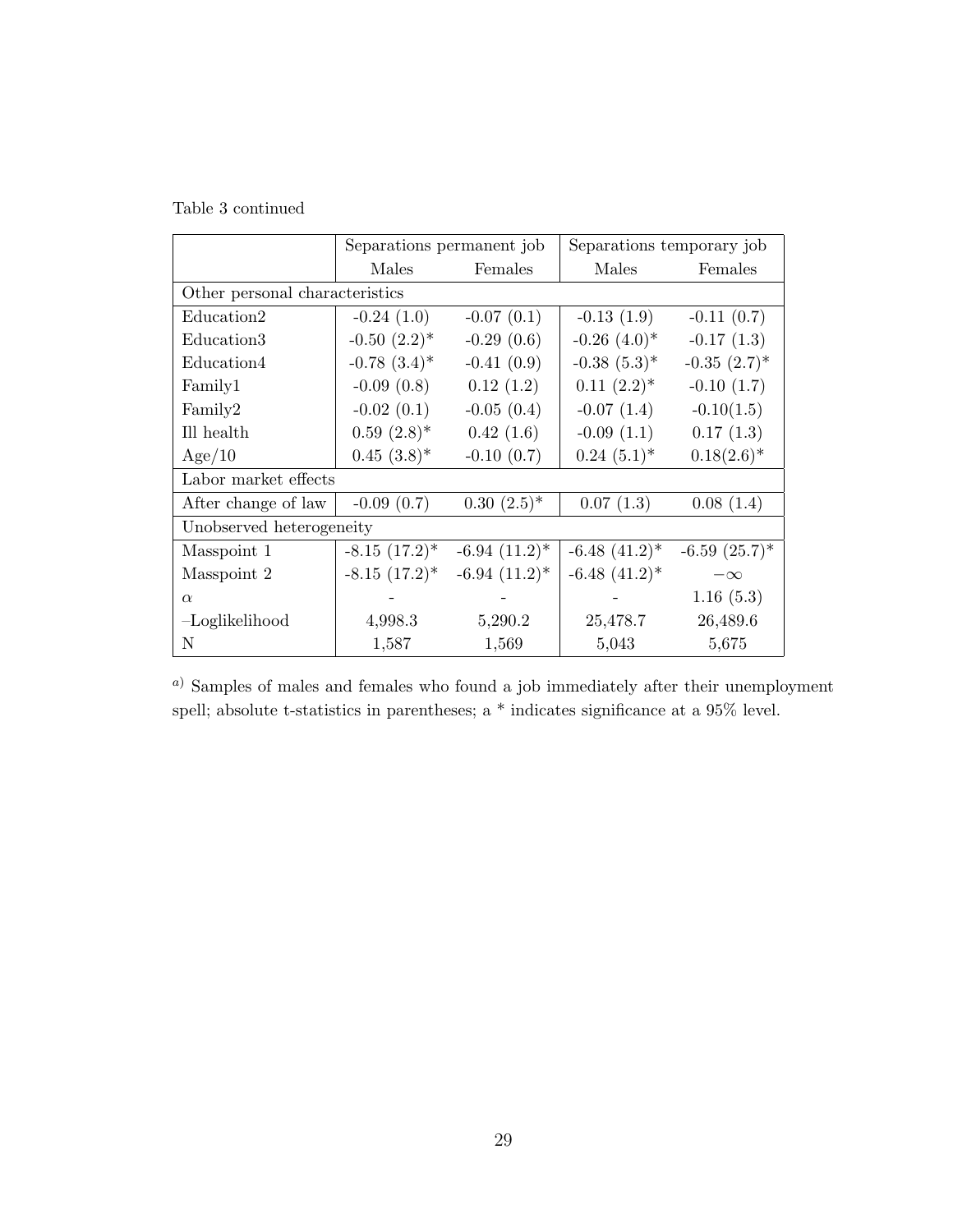|                           | No selectivity                |                                | Possible selectivity          |                  |  |
|---------------------------|-------------------------------|--------------------------------|-------------------------------|------------------|--|
|                           | Males                         | Females                        | Males                         | Females          |  |
| I. Wage info available    |                               |                                |                               |                  |  |
| Duration/ $10$            | $-0.013(9.8)$ *               | $-0.014$ $(12.9)$ <sup>*</sup> | $-0.026(6.7)^*$               | $-0.037(6.6)$ *  |  |
| After change of law       | $-0.790(15.3)*$               | $-0.795$ $(16.1)^*$            | $-1.670(6.4)$ *               | $-2.351(5.2)$ *  |  |
| Temporary job             | $0.366(6.0)*$                 | $0.327(5.4)^*$                 | $0.677~(5.7)^*$               | $0.651(5.0)^*$   |  |
| Constant                  | 0.110(1.6)                    | $0.148~(2.3)*$                 | $-5.440(12.3)$ *              | $-4.898(14.1)$ * |  |
|                           |                               |                                |                               |                  |  |
| II. Log (new wage)        |                               |                                |                               |                  |  |
| Log(old wage)             | $0.246~(14.2)^*$              | $0.210(13.0)*$                 | $0.251~(14.7)^*$              | $0.215(13.3)^*$  |  |
| Temporary job             | $-0.007(0.7)$                 | $-0.008(0.8)$                  | $-0.005(0.5)$                 | $-0.006(0.6)$    |  |
| Work experience           |                               |                                |                               |                  |  |
| $1.5-5$ years             | $0.042~(2.4)$ *               | 0.019(1.4)                     | $0.042~(2.4)$ *               | 0.017(1.2)       |  |
| $5-10$ years              | $0.047~(2.9)*$                | 0.015(1.0)                     | $0.043~(2.7)$ *               | 0.013(0.9)       |  |
| $10-15$ years             | $0.071~(3.7)*$                | 0.009(0.5)                     | $0.067~(3.6)$ *               | 0.009(0.5)       |  |
| $15-20$ years             | $0.123(5.0)^*$                | $-0.018(0.9)$                  | $0.114~(4.7)$ *               | $-0.015(0.7)$    |  |
| Unemployment Insurance    |                               |                                |                               |                  |  |
| PBD reduced to 3 months   | 0.008(0.3)                    | $-0.010(0.4)$                  | 0.009(0.3)                    | 0.002(0.1)       |  |
| PBD reduced to 6 months   | 0.005(0.3)                    | 0.009(0.5)                     | 0.011(0.6)                    | 0.013(0.8)       |  |
| PBD reduced to 9 months   | 0.011(0.5)                    | $0.051~(2.5)^*$                | 0.018(0.8)                    | $0.086~(2.9)*$   |  |
| After benefits expiration | 0.017(1.0)                    | $-0.006(0.5)$                  | 0.024(1.8)                    | $-0.011(0.7)$    |  |
| End of benefits spike     | $-0.028$ $(2.4)$ <sup>*</sup> | $-0.019(1.5)$                  | $-0.027$ $(2.4)$ <sup>*</sup> | $-0.016(1.4)$    |  |
| Left unemployment in      |                               |                                |                               |                  |  |
| Months 4-6                | $-0.005(0.4)$                 | 0.014(1.3)                     | $-0.005(0.5)$                 | 0.016(1.5)       |  |
| Months 7-9                | $-0.015(1.0)$                 | $-0.006(0.5)$                  | $-0.016(1.1)$                 | $-0.007(0.5)$    |  |
| Months 10-12              | $-0.033(1.6)$                 | 0.013(0.7)                     | $-0.022(1.1)$                 | 0.017(1.1)       |  |
| Months $12+$              | 0.019(1.0)                    | $0.034~(2.0)*$                 | 0.020(1.1)                    | $0.033(2.0)*$    |  |

Table 4 Parameter estimates probability of having wage information and determinants of log  $\mathsf{wages}^{\mathit{a})}$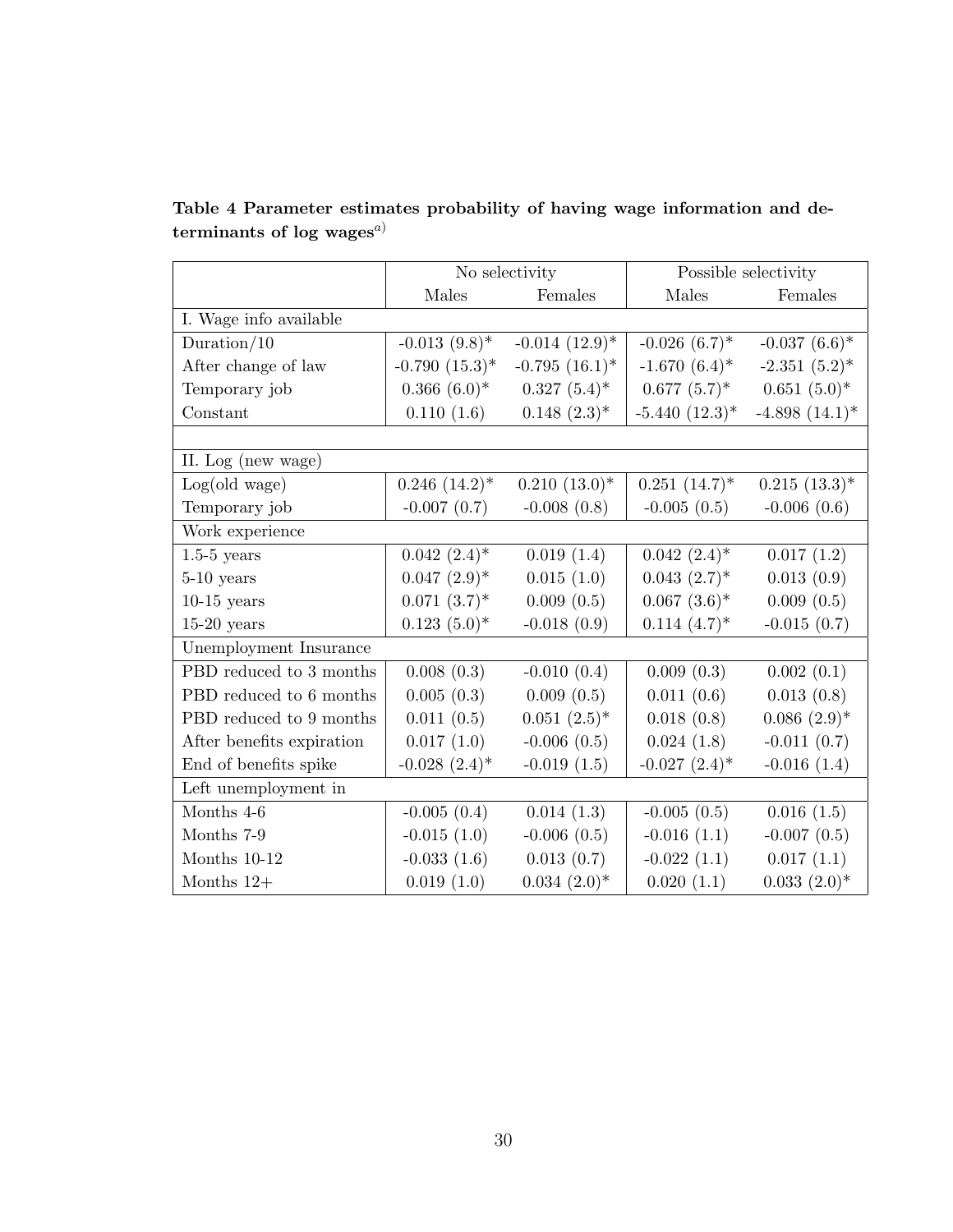Table 4 continued

|                           | No selectivity  |                               |                  | Possible selectivity |
|---------------------------|-----------------|-------------------------------|------------------|----------------------|
|                           | Males           | Females                       | Males            | Females              |
| Personal characteristics  |                 |                               |                  |                      |
| Education <sub>2</sub>    | 0.015(0.9)      | 0.017(0.9)                    | 0.017(1.1)       | 0.020(1.0)           |
| Education <sub>3</sub>    | $0.056~(3.5)*$  | $0.066~(3.5)*$                | $0.057~(3.5)*$   | $0.069(3.6)$ *       |
| Education4                | $0.118(6.7)^*$  | $0.188~(9.4)^*$               | $0.122(6.9)^*$   | $0.192(9.7)^*$       |
| Ill health                | $-0.011(0.5)$   | $-0.056$ $(2.3)$ <sup>*</sup> | $-0.006(0.4)$    | $-0.060~(2.4)$ *     |
| Age/10                    | $-0.023(1.8)$   | $0.030(2.8)$ *                | $-0.020(1.7)$    | $0.029(2.8)$ *       |
| Labor market effects      |                 |                               |                  |                      |
| After change of law       | $0.030(2.2)^*$  | $0.039(3.2)^*$                | 0.018(1.1)       | $0.035(3.0)^*$       |
| Constant                  | $8.618~(43.6)*$ | $8.858(49.1)^*$               | $7.615~(36.7)^*$ | $7.832(38.7)^*$      |
| Unobserved heterogeneity  |                 |                               |                  |                      |
| Second mass point $\mu_1$ |                 |                               | $7.278~(11.3)^*$ | $7.921~(10.0)*$      |
| Second mass point $\mu_2$ |                 |                               | $0.935(13.3)^*$  | $0.963$ $(11.8)^*$   |
| Probability $(\xi)$       |                 |                               | $-0.526(3.8)$ *  | $-0.249(2.5)$ *      |
| -Loglikelihood            | 4025.7          | 4286.2                        | 3992.3           | 4214.0               |
| N wage info               | 2973            | 3111                          | 2973             | 3111                 |
| N total                   | 6630            | 7245                          | 6630             | 7245                 |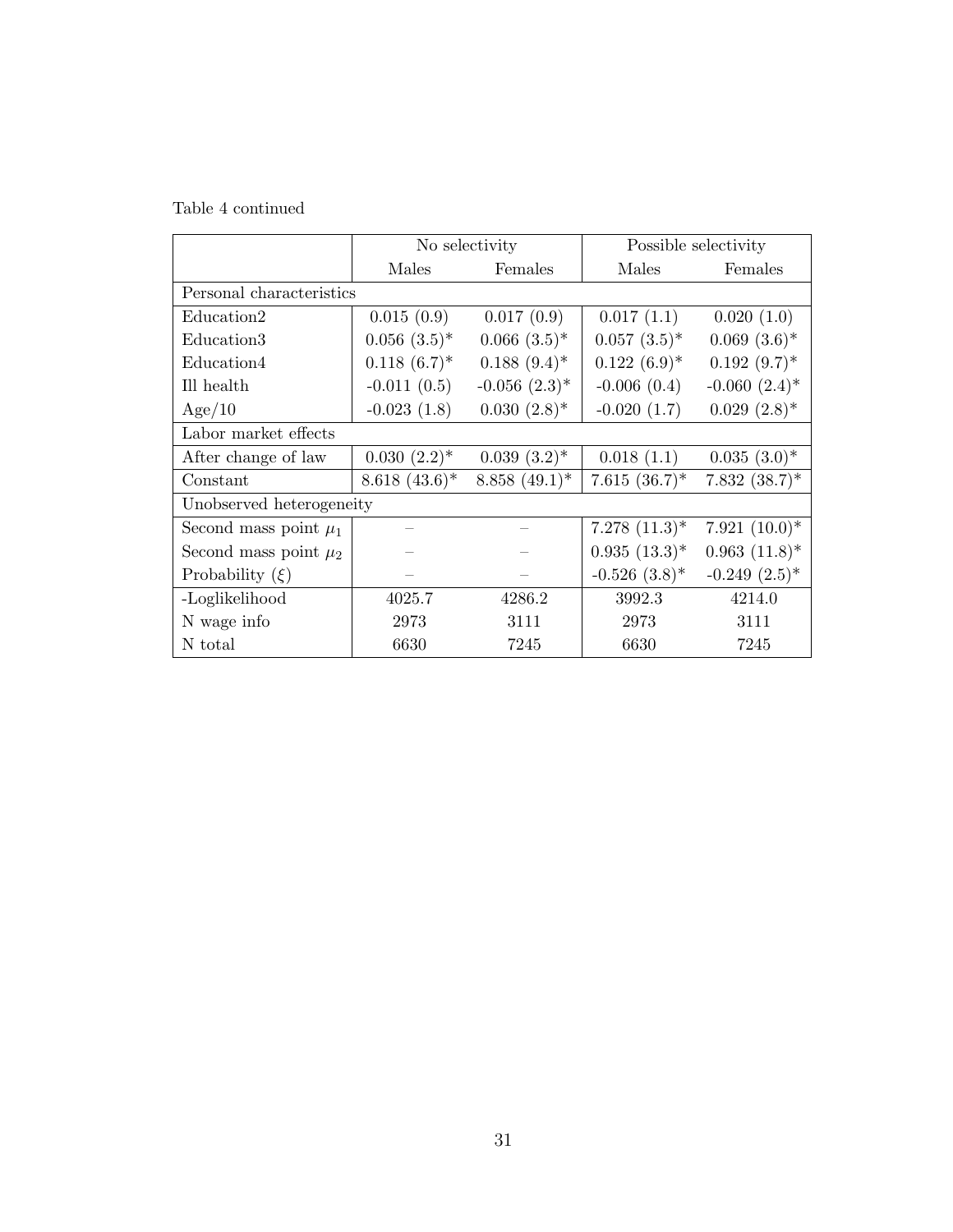Figure 1: Monthly separation rates by employment duration; males